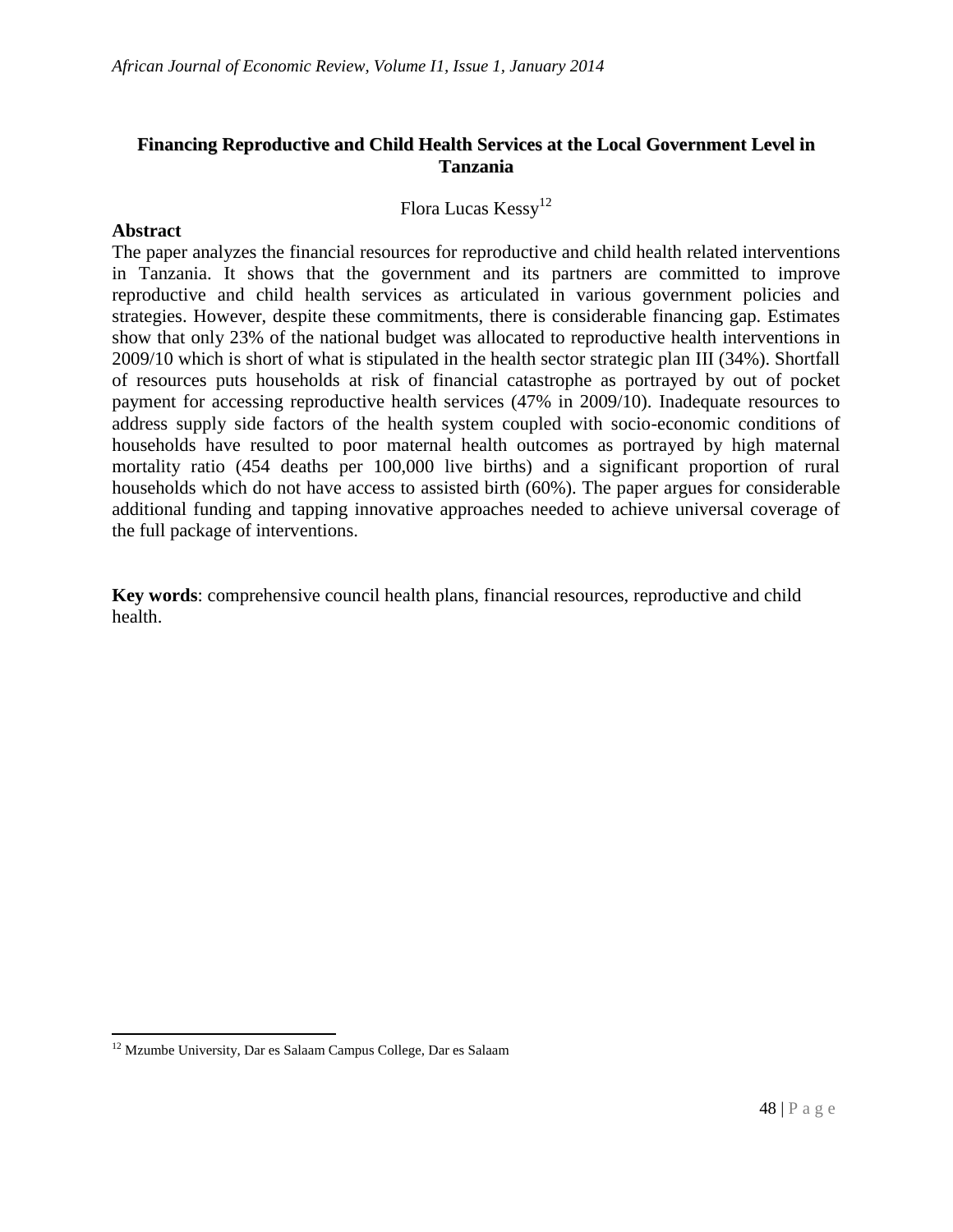#### **1.0 Introduction**

The 1990s onwards has been, for Tanzania, a period of re-examination of approaches towards the health sector development. This led to the formulation and implementation of Health Sector Reforms which aimed at addressing the structural problems within the health system (United Republic of Tanzania (URT, 2003). The reforms have been conducted simultaneously with other reforms such as Public Sector Reform Program, Local Government Reform Program and Public Financial Management Reform Program. Overall the intention has been to ensure that the public sector becomes more responsive to needs and delivers public goods and services more effectively, efficiently and equitably.

The local government reforms are aimed at increasing accountability and efficiency and effectiveness in the use of public resources at the local authority level. Embedded in these reforms is decentralization of fiscal powers responsibilities to local authorities and giving more discretionary fiscal powers to the sub-national governments councils (Gilson et al., 1994; URT, 2008a). In this respect, councils are mandated to levy local taxes within the defined categories and rates established by the central government, while the central government provides block grants for recurrent expenditure to the local authorities. Fiscal decentralization allows councils to pass their own budget reflecting their own priorities, as well as mandatory expenditure required for the attainment of development goals based on national policies and strategies.

As the decentralization process unfolds, councils have embarked on preparation of District Comprehensive Plans that consolidate activities to be done by different sectors in order to achieve certain stipulated sector goals and objectives that are aligned to national policies and strategies. The Council Comprehensive Health Plans (CCHPs) for the health sector interventions at the local level have been initiated within this context. In the CCHP guidelines of 2007, Reproductive and Child Health (RCH) issues are treated as the first of the six priority areas derived from the Essential Health Package (URT, 2000; URT, 2007a)*.* Councils are normally expected to plan activities in line with this package, but at the same time are required to consider and ensure that interventions selected correspond to the local needs of the district and population.

Monitoring financial resource flows for maternal and child health is a central part of the One Plan for Maternal Newborn and Child Health in Tanzania (URT, 2008b) and the global *Countdown* initiative (Greco et al., 2008; WHO and UNICEF, 2010). This involves, determining the funding gap between resources currently available and the actual investments required to reach national and Millennium Development Goals (MDG) targets and holding governments and the international community to account for investing adequately in the health of women and children. Policy makers need financial information to make informed decisions on how to best allocate resources among competing needs, set priorities and ensure sustainable funding for programs.

Monitoring of resources to fund various interventions stipulated in the national strategies for poverty reduction has been underscored in the public financial management reforms. Monitoring of resources has been done through National Accounts, annual Public Expenditure Reviews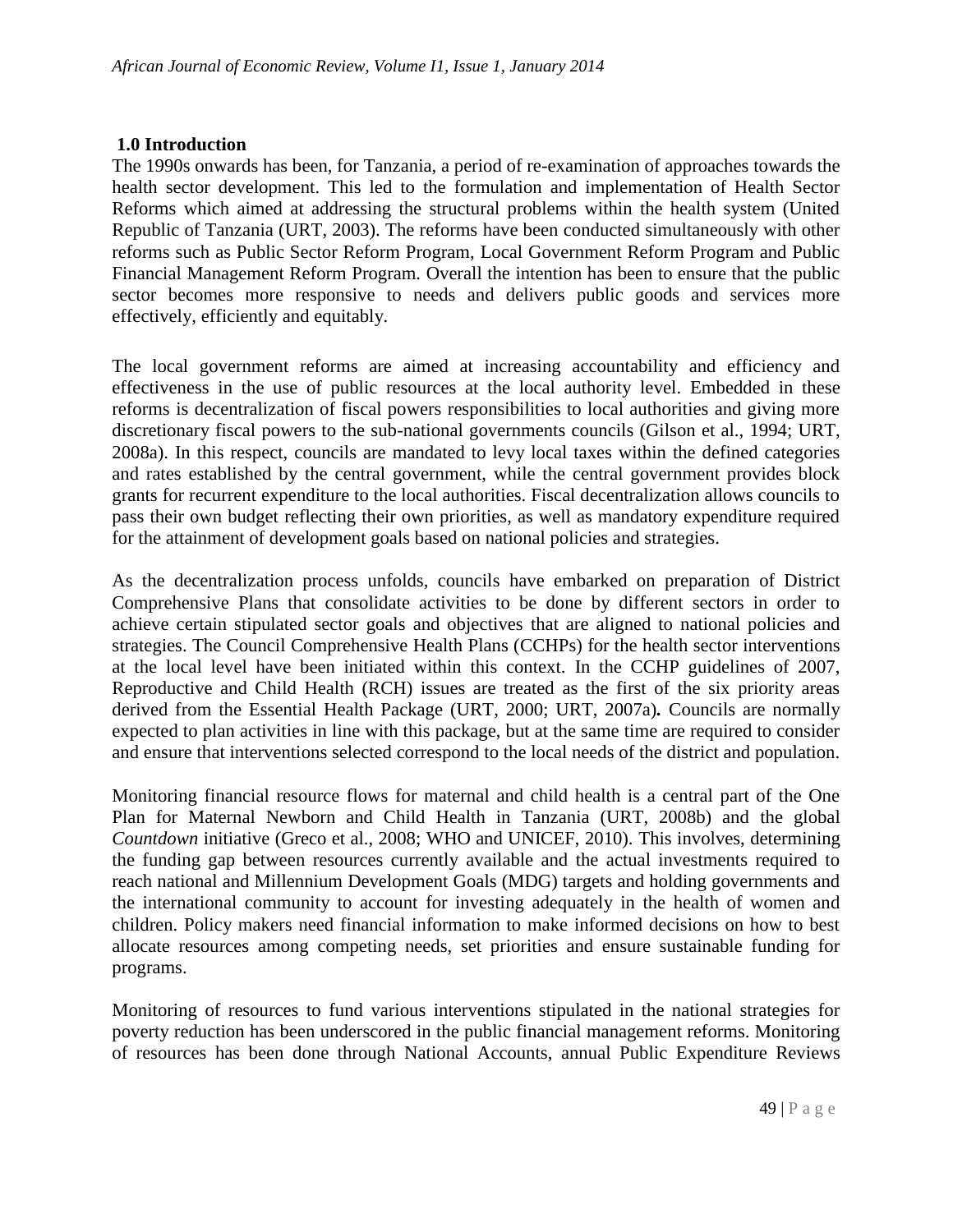(PER) and more intermittent Public Expenditure Tracking Surveys (PETS) which are mainly conducted by civil society organization.

The Health Sector PER for financial year 2008 and the National Health Accounts (NHA) for financial year 2009/10 provide some details on expenditures on Reproductive and Child Health (RCH). However, both reports provide very limited details about allocation of resources into RCH components at the central and local level (URT, 2009a; URT, 2012). Against this backdrop, this paper analyzes the extent to which RCH interventions have been integrated into the health sector budgeting and expenditure processes especially at the local government level. Specifically, the paper:

- a) Describes the sources of funds for implementing CCHPs.
- b) Assesses how much resources have been allocated to RCH interventions.
- c) Links the RCH expenditure with RCH outcomes.
- d) Assesses the adequacy of the RCH allocations.

# **2.0 Situation of Reproductive and Child Health in Tanzania**

# **2.1 Policy Landscape**

Improvement of reproductive health has been on top agenda of Tanzania since independence. Since 1994 the government has put increasing emphasis on the importance of reproductive health within primary health care, and instituted policies and strategies to that effect. It was one of the first countries in sub-Saharan Africa to adopt the Safe Motherhood Initiative (Magoma et al., 2013). The Reproductive and Child Health Strategy proposes strategies to improve maternal and child health (URT, 1997). Maternal and child health targets have also featured prominently in the National Strategy for Growth and Reduction of Poverty (NSGRP) known by the Kiswahili acronym MKUKUTA (URT, 2005; URT, 2010). Both MKUKUTA I and II underscore the importance of improved health and well-being of all Tanzanians with special emphasis to children, and women, and especially vulnerable groups through reducing infant, child and maternal mortality, morbidity, and malnutrition and increased prevention and treatment of HIV & AIDS.

Other important policy guiding documents include the National Package of Essential Health Interventions (URT, 2000) and exempting pregnant women from paying fees at government health facilities, for antenatal, delivery, emergency obstetric, newborn, postpartum, family planning, and post abortion care (URT, 2009b). Additional prioritization is evidenced by the National Road Map Strategic Plan to Accelerate Reduction of Maternal, Newborn and Child Deaths in Tanzania that provides a detailed overview of the government's plan from 2008-2015 to reduce maternal, neonatal and child mortality, in line with targets for MDGs 4 and 5 (URT, 2008b). Furthermore, the Primary Health Services Development Program (MMAM) 2007 – 2017 sets out national plans for 40% of health centers to be upgraded to Comprehensive Emergency Obstetric and Newborn Care (CEmONC) compliant by 2017 (URT, 2007b).

Despite these commitments and the change in policy environment and development of reproductive health programs, maternal health is still a challenge in Tanzania. The target/outcome in relation to maternal health of reducing maternal mortality by half from 529 per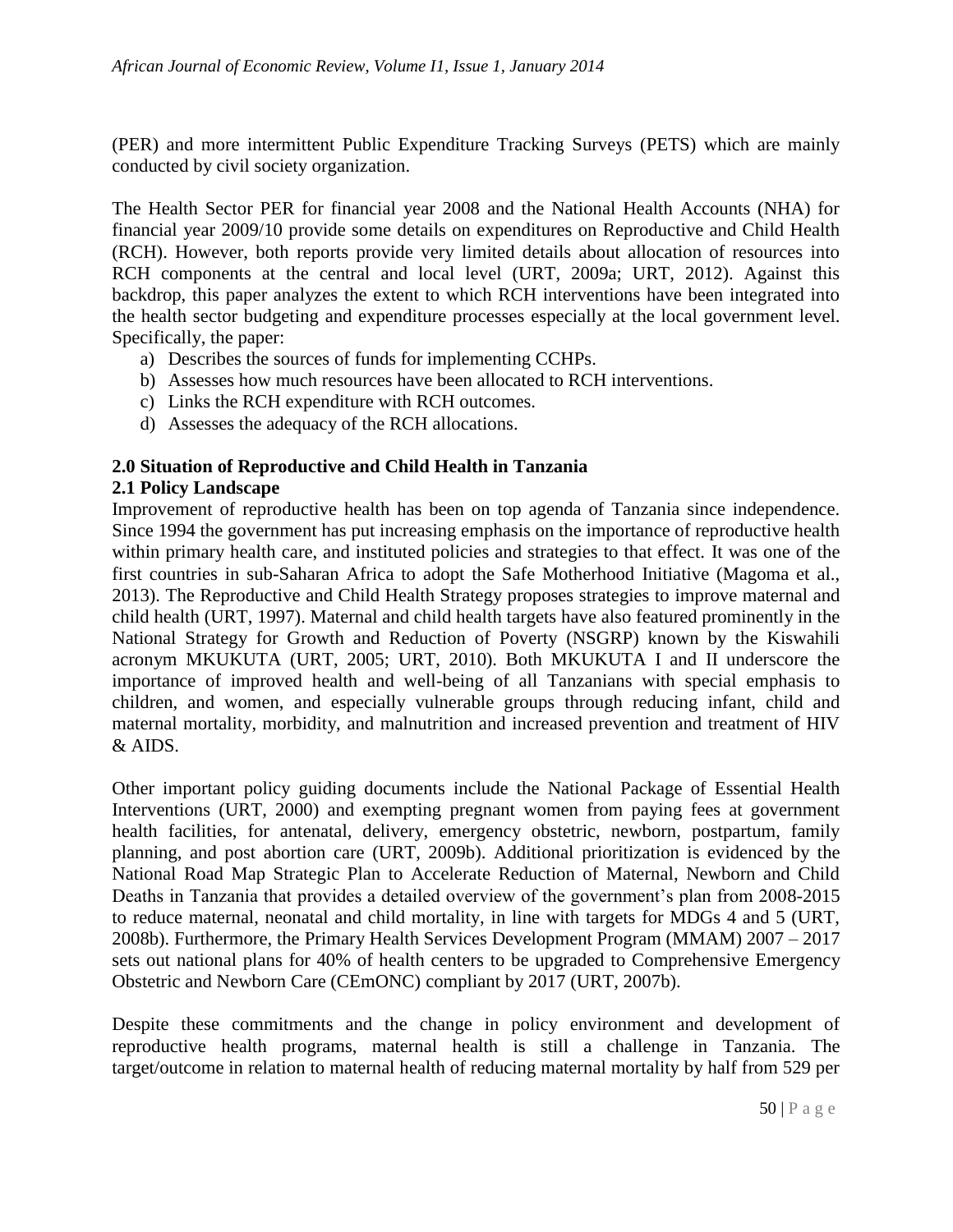100,000 live births in 1996 to 265 per 100,000 by 2010 has not been realized. The latest Tanzania Demographic and Health Survey estimates the Maternal Mortality Ratio (MMR) at 454 deaths per 100,000 live births (Figure 1). The 2013 "State of the World's Mothers Report" ranks Tanzania as the  $135<sup>th</sup>$  worst country for mothers globally, and places it in the leading ten countries for the most number of newborn deaths and most first-day deaths (Save the Children, 2013). This means that concerted efforts are needed to translate policies and strategies into actions by allocating requisite resources for their implementation.



**Figure 1: Maternal Mortality Ratio (per 100,000 live births)**

Source: NBS and ICF Macro (2011). Note: DHS stands for Demographic and Health Survey

Progress has been made in reducing under-five mortality. Data from the Tanzania Demographic and Health Survey (TDHS) 2010 show continuing declines in infant and under-five mortality over the past 10 years. Comparison of data across surveys corroborates the enormous decline in infant and under five mortality rates (Figure 2).

# **Figure 2: Infant and Under-five Mortality Rates, 1999-2010**



Source: NBS and ICF Macro (2011).

Note: THMIS stands for Tanzania HIV/AIDS and Malaria Indicator Survey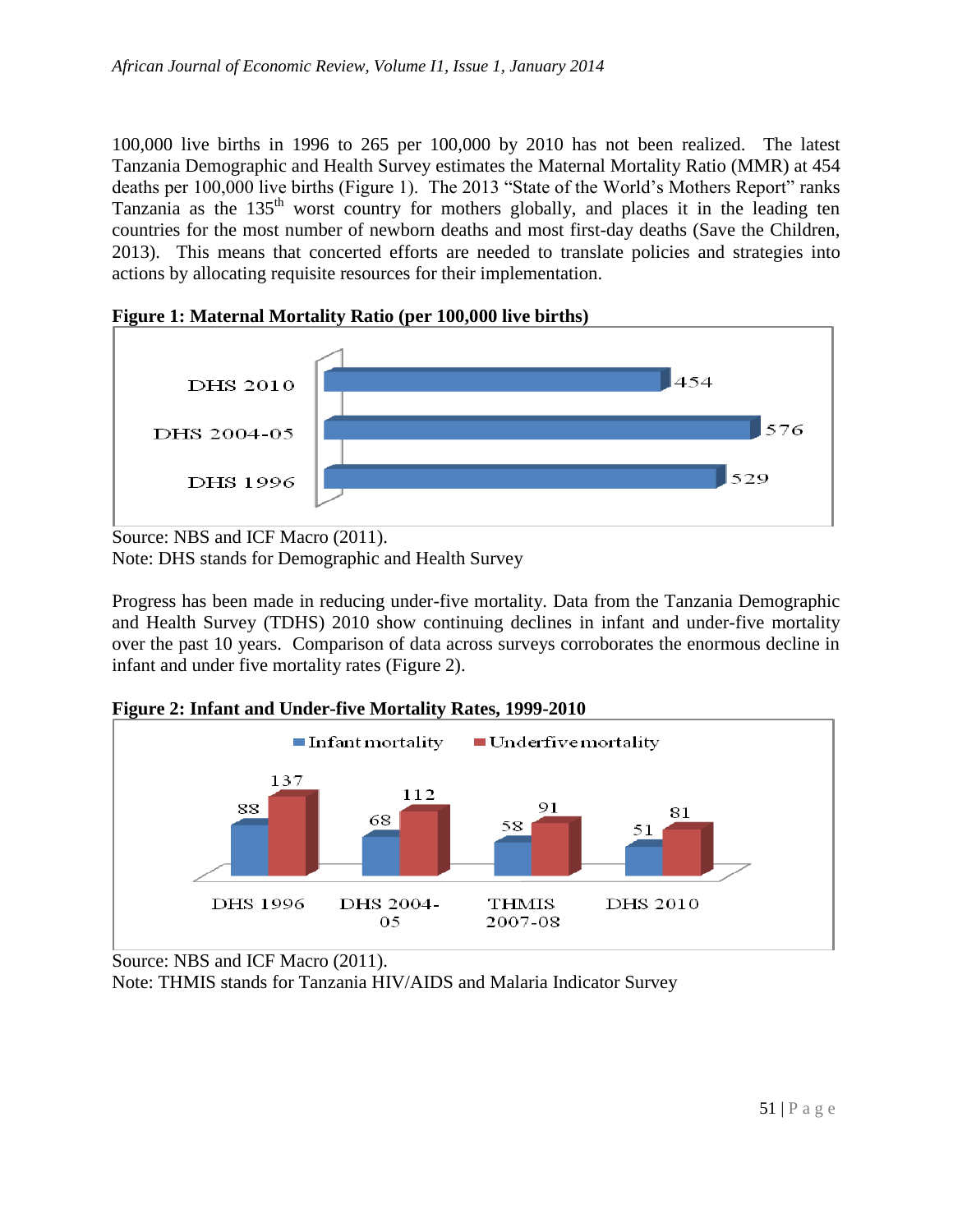# **2.2 Factors Associated with High Maternal Mortality Ratios**

The high Maternal Mortality Ratio (MMR) in Tanzania is attributed to both macro economic conditions of the country where 28% of the population lives below the basic needs poverty line (URT, 2013), overall inadequate funding for the health sector (URT et al., 2013) and structures and processes in the delivery of health care. The structures and processes of delivering health care are defined in the supply-demand context of health care. While there are various hindrances at health facility level, reasons for the uneven distribution of maternal morbidity and mortality in Tanzania could also be attributed to socio cultural beliefs and practices of different society in the country and socio economic status.

# **2.2.1 Supply Side Factors**

While underscoring the fact that the major cause of maternal death are related to delivery complications (Figure 3), other causes of maternal deaths that remain unattended including abortions, Female Genital Mutilation (FGM), Vesico Vaginal Fistulae (VVF) are acknowledged. FGM stood at 20% in Tanzania (UNFPA, 2002). VVF is common in poor rural communities where there is limited access to reproductive health information and services including referral services. VVF repairs are common with some hospitals performing between 10-20 VVF repairs every year (UNFPA, 2002; Women's Dignity, 2003). Malaria and anemia also contribute significantly to maternal deaths (Figure 3).



### **Figure 3: Causes of Maternal Deaths in Tanzania**

Inadequate provision of maternal and newborn health care, combined with minimal implementation of laws and policies, low capacity of health services, weak infrastructure and a weak human resource base are key factors contributing to the consistently high number of maternal deaths in Tanzania over time (Shija et al., 2011; Manzi et al., 2012). Lack of basic infrastructure and ancillary services are other factors that diminish the capacity to provide safe

Source: NBS and ICF Macro (2011).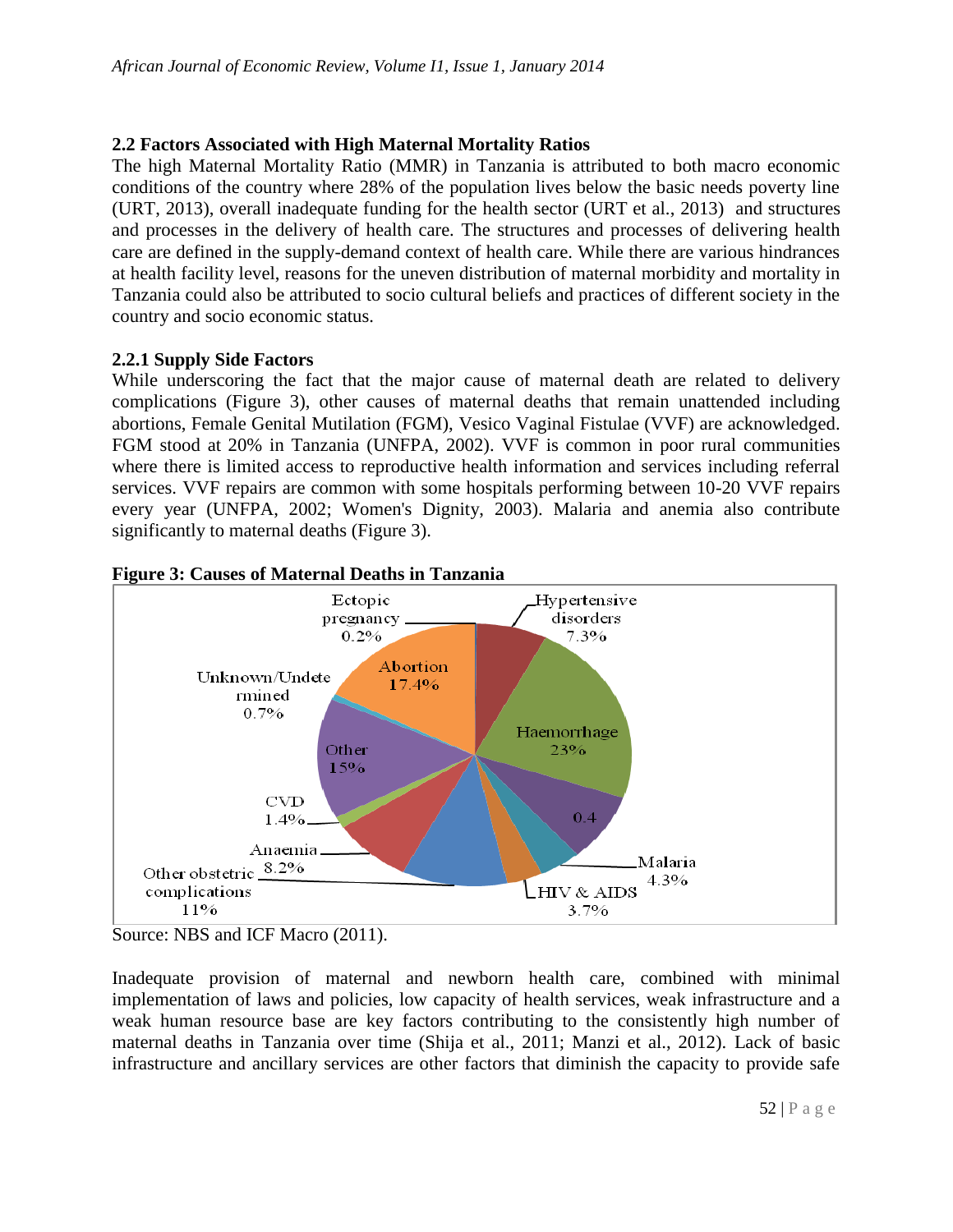maternal health services. Inadequate water and sanitation facilities, electricity and transport in the event of emergency referral are other supply side factors (NBS and Macro International, 2007; Pembe et al., 2010).

Shortages and stock-outs of maternal health equipment, supplies and commodities pose a significant challenge to maternal health service delivery in Tanzania (Plotkin et al., 2011). Women frequently encounter economic barriers in preparing for, accessing, and using facilitybased services, including regularly being directed by health workers to purchase and bring essential medical supplies (Perkins et al., 2009).

# **2.2.2 Demand Side Factors**

Major causes of maternal mortality and morbidity are attributed to the delays that occur at household level due to poor health seeking behavior coupled with lack of taking quick and prompt decisions mainly due to ignorance of danger signs that occur during pregnancy labor and post delivery period. A study by Mbaruku et al. (2009) revealed that there was an overall lack of knowledge of the major obstetric risks factors especially for community members. In the same study it was found that the lack of knowledge became more evident when community members were asked about action to be taken during life threatening conditions which need emergency referral. Delay in seeking help was the most common problem that led to maternal deaths as reported in another study conducted in Northern Tanzania (Evjen-Olsen et al., 2009). Community health education has been recommended as an appropriate intervention to curtail the mentioned knowledge gap. An evaluation conducted by Mswia et al. (2003) on community based monitoring of safe motherhood showed clearly that an intervention of educating the household heads on the danger signs of pregnancy, labor and post delivery period was associated with a 62% lower maternal death rate in that particular community.

Maternal morbidity and mortality is also characterized by delaying to reach the referral site due to long distance, lack of transport and cost involved to reach at the site of referral. Many studies have shown that the distance to referral site that is associated with inadequate transport and lack of money has contributed to maternal morbidity and mortality (URT, 2004; Mbuyita and Mayombana, 2006). Basic emergency obstetric care are usually not available at primary level of referral therefore women happen to have obstetric complications need to travel a long distance to get such services.

Socio-economic inequalities in health facility births are substantial: About half of all women (55%) in Tanzania gave birth in a health facility in 2010. These figures hide substantial within country variation, however, with urban women having much better access to delivery care than rural women. More than 80% of urban women deliver in a health facility, compared to less than half in rural areas, and there is no evidence of any improvements over time. In urban areas, most women who give birth in a health facility do so in a hospital. In rural areas, 17% of women give birth in a hospital, while 10% and 18% respectively give birth in a health centre and dispensary (Afnan-Holmes et al., 2013). The proportion of births in dispensaries is surprisingly low given the much greater geographical access to dispensaries in rural areas. Only one third (33%) of the poorest women gave birth in a health facility in 2010, compared to 90% of the richest (NBS and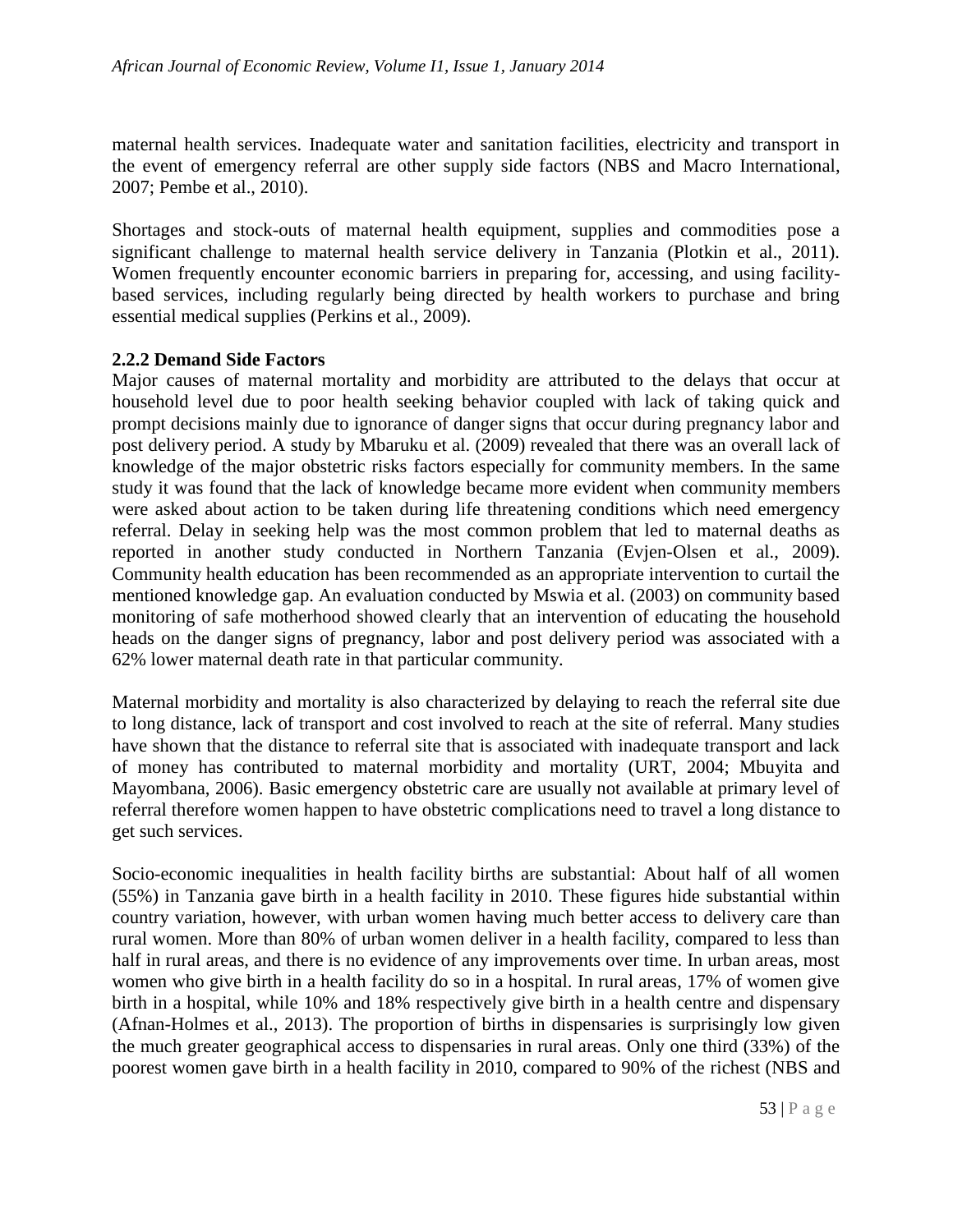ICF Macro, 2011). Geographical differences are equally large: In Dar-es-Salaam and the Kilimanjaro region, more than 90% of births take place in a health facility, compared to only one in three births in Mara, Rukwa or Kigoma regions (Ibid).

The statistics presented in this sub-section show the magnitude of the problem and the need to intervene by allocating adequate resources to address the demand side factors and the supply side factors in terms of provision of community health education in order to curtail the knowledge gap on danger signs and thus reduce the delays in seeking delivery care.

### **2.3 Planning and Budgeting for Reproductive and Child Health**

Reproductive and child health issues are clearly detailed in chapter five (priority area one) of the Comprehensive Council Health Plans (CCHPs). These priorities are obtained from the Essential Health Package (EHP) given the need to plan alongside EHP which provides main diseases and health conditions responsible for ill health of Tanzanian population (Box 1). Although the councils are expected to plan activities in line with this package, the interventions are supposed to be selected based on the local needs of the district and population.

### **Box 1: Major RCH Components**

- Antenatal care
- Care during childbirth
- Care of obstetric emergencies
- Newborn care
- Postpartum care
- Post abortion care
- Family planning
- Diagnosis and management of HIV & AIDS including Prevention of Mother to Child Transmission (PMTCT), other sexually transmitted infections and reproductive tract infections
- Prevention and management of infertility
- Prevention and management of cancer
- Prevention and management of childhood illnesses
- Prevention and management of immunizable diseases, and
- Nutrition care

Source: URT (2008b)

Some of these elements are operationalized through specific programs such as:

- Integrated Management of Childhood Illnesses (IMCI)
- Expanded Program on Immunization (EPI)
- Safe motherhood Initiative (SMI) which include interventions on antenatal care (such as Focused Antenatal Care—FANC), care during childbirth (Emergency Obstetric Care— EmOC), postpartum care (postnatal care), and Post Abortion Care (PAC)
- Adolescent health programs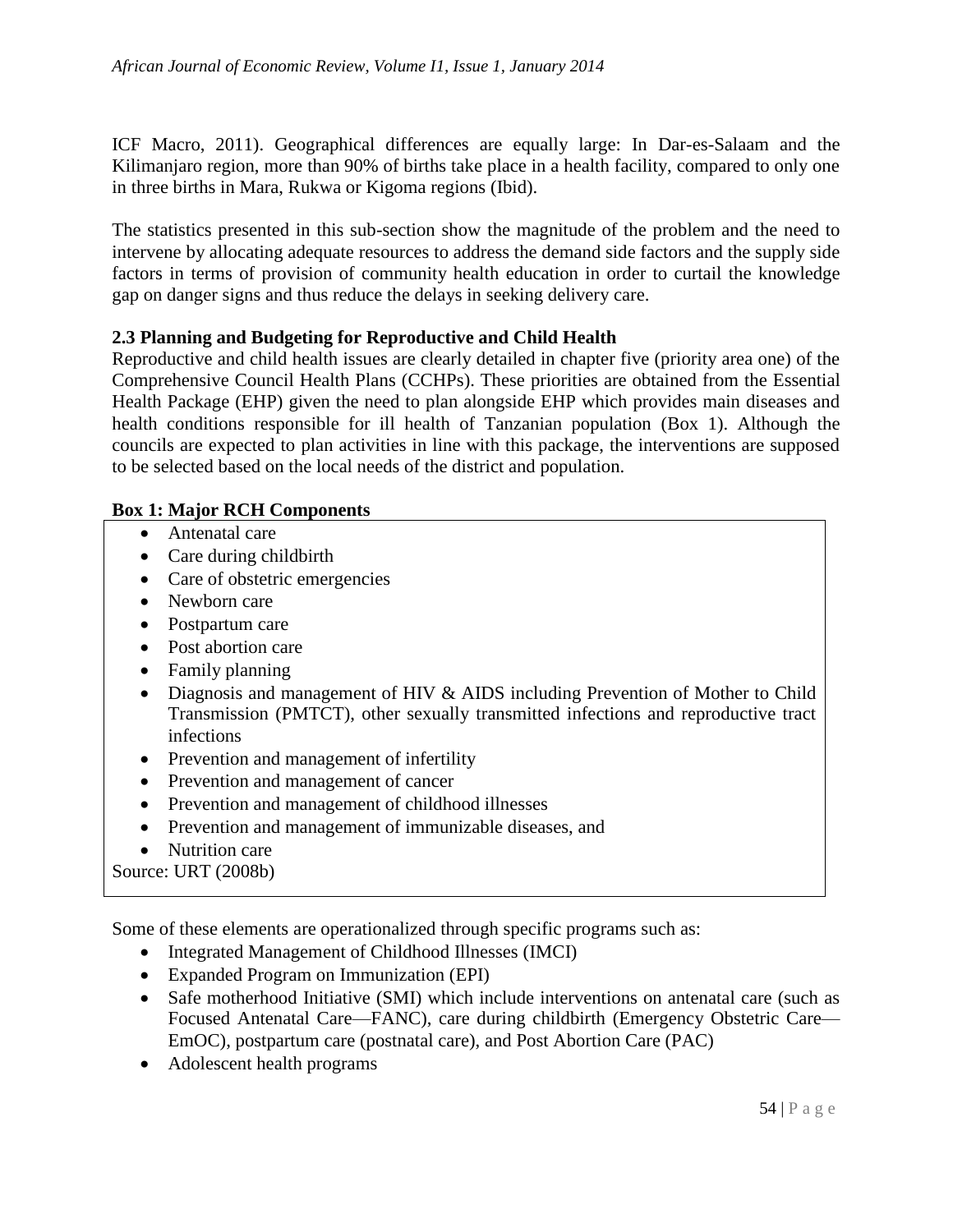- Community Based Care including Community Based Distributors (CBD)
- School health programs, and
- Information, Education and Communication (IEC) for RCH

# **3.0 Study Methodology**

# **3.1 Desk review**

The study was mainly desk review of CCHPs (Comprehensive Council Health Plans) from the six sampled Councils which are Dodoma Municipal Council (MC), Kondoa District Council (DC), Kongwa DC, Bahi DC, Mpwapwa DC, and Chamwino DC all in Dodoma Region and the national documents. Dodoma region was selected because of availability of all CCHPs under one roof at Prime Minister's Office, Regional Administration and Local Government (PMO-RALG) and the request by UNFPA given that this is an intervention area for One UN. Major documents reviewed include;

- The Comprehensive Council Health Planning Guidelines (2007)
- The 2008 National Road Map Strategic Plan to Accelerate Reduction of Maternal, Newborn, and Child Deaths in Tanzania 2008-2015.
- Ministry of Health and Social Welfare (MoHSW) MTEF (2007/08-2009/10)
- The FY08 Health Sector Public Expenditure Review
- The Tanzania National Health Accounts for FY 2009/10
- The Councils Performance Report (2009)
- Other documents as indicated in specific sections of this paper.

The desk review involved trend analysis of RCH allocations per council for the past five years (whenever data could allow) through the review of CCHPs. The following CCHPs were reviewed.

- Dodoma MC: FY 2006/07, FY 2007/08, FY 2008/09 and FY 2009/10
- Kondoa DC: FY 2007/08, FY 2008/09, and FY 2009/10
- Kongwa DC: FY 2005/06, FY 2006/07, FY 2007/08, FY 2008/09 and FY 2009/10
- Mpwapwa DC: FY 2007/08, FY 2008/09 and FY 2009/10
- Bahi DC: FY 2007/08, FY 2008/09, and FY 2009/10
- Chamwino DC: FY 2007/08 and FY 2008/09

# **3.2 Themes for Review**

- **Sources of funds for implementing CCHPs**: Under this theme sources of funds for implementing the CCHPs are identified and the challenges in the flow process.
- **Resource allocation for RCH at the central government level**: Information from health sector PER, MTEFs and NHA on financial resources available for delivery of RCH services is reviewed.
- **Resource allocation for RCH at the local council level**: The financial resources available for delivery of RCH services as allocated through CCHPs are assessed (trend on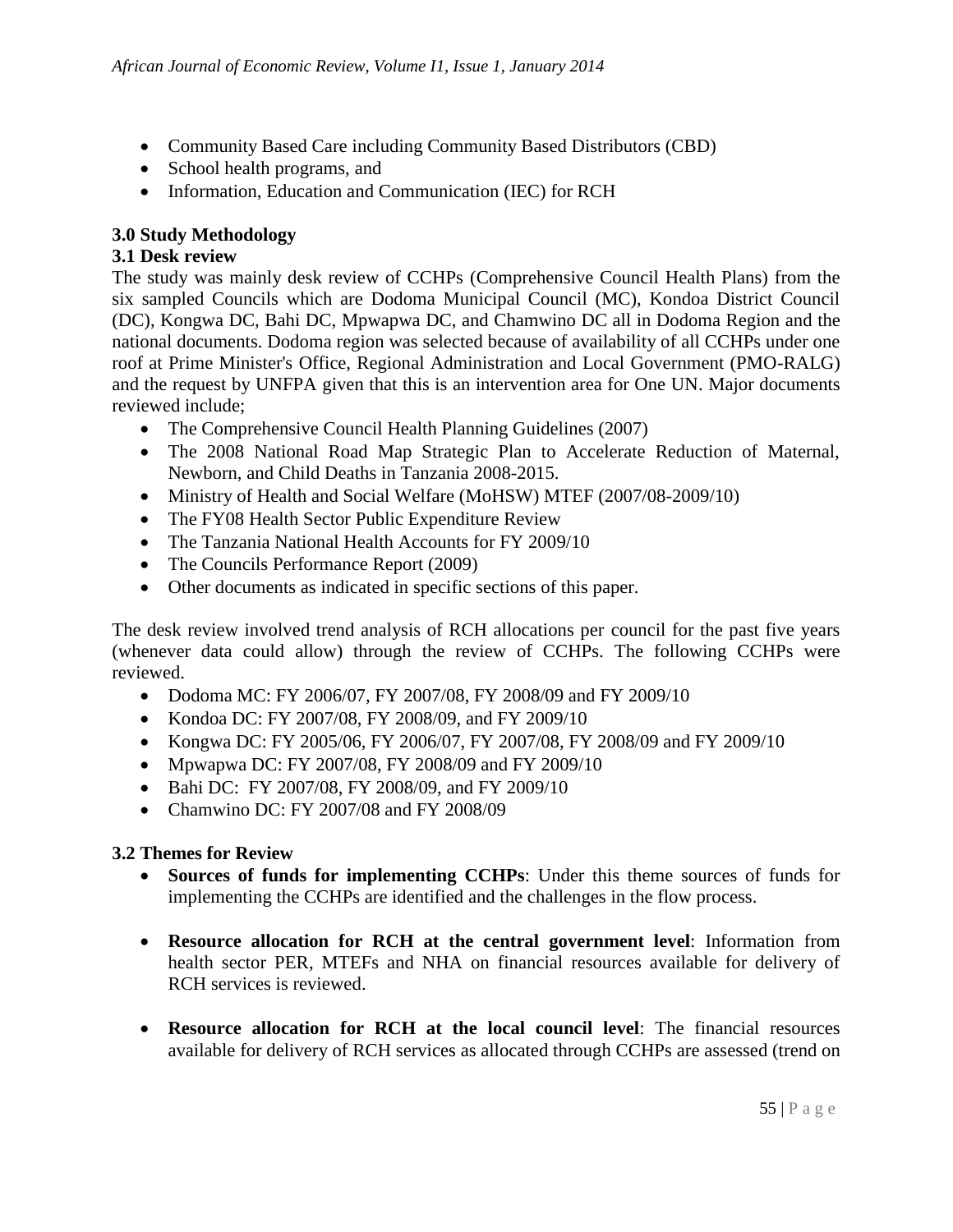RCH resource allocation in nominal terms and proportion of total council health budget that goes to RCH interventions).

 **Linking expenditures with RCH outcomes**: Assessment is done (at least qualitatively) on the linkage between the budget allocations and the performance of the council RCH indicators as presented in the CCHP and as monitored by the Health Management Information System (HMIS).

# **3.3 Interviews**

Interviews with key stakeholders at both central and local government levels were held before and after the desk review. The essence of the pre-desk review interviews was mainly to get information on RCH components and policies and strategies in place to improve the RCH outcomes. Post desk review interviews were meant to get the stakeholders perceptions on the RCH allocations in particular on adequacy of allocated funds.

#### **4.0 Results**

### **National Health Accounts Overview of RCH Expenditure**

The National Health Accounts (NHA) estimates the total RH expenditure of TZS 105,802m (US\$100m) in FY 2002/03 which increased to TZS 415,874m (US\$ 313) in FY 2009/10 an increase of 293% (Table 1). These amounts represent 14% and 11% of total health expenditures in FY 2002/03 and FY 2009/10 respectively. Most of the resources in both years have been allocated to inpatient and outpatient curative services.

In terms of funding sources, a significant proportion of the RH expenditures (about 40%) were borne by households during 2002/03. The situation is however reversed in FY 2005/06 when the government became the main funding source for RH services (44.2%), partly reflecting government enhanced commitment to increase resources for maternal and child health, and due to exemption of pregnant women from paying for health care. Nevertheless, this commitment didn't last and the financing burden was borne by households in 2009/10 period (47%). Donor contribution stayed around one fifth in 2002/03 and 2005/06 and increased to one third in 2009/10. A major decline in resources for family planning services, from amongst maternal health interventions is however discernible and could be partly attributed to cut-backs in USAID resources for this intervention.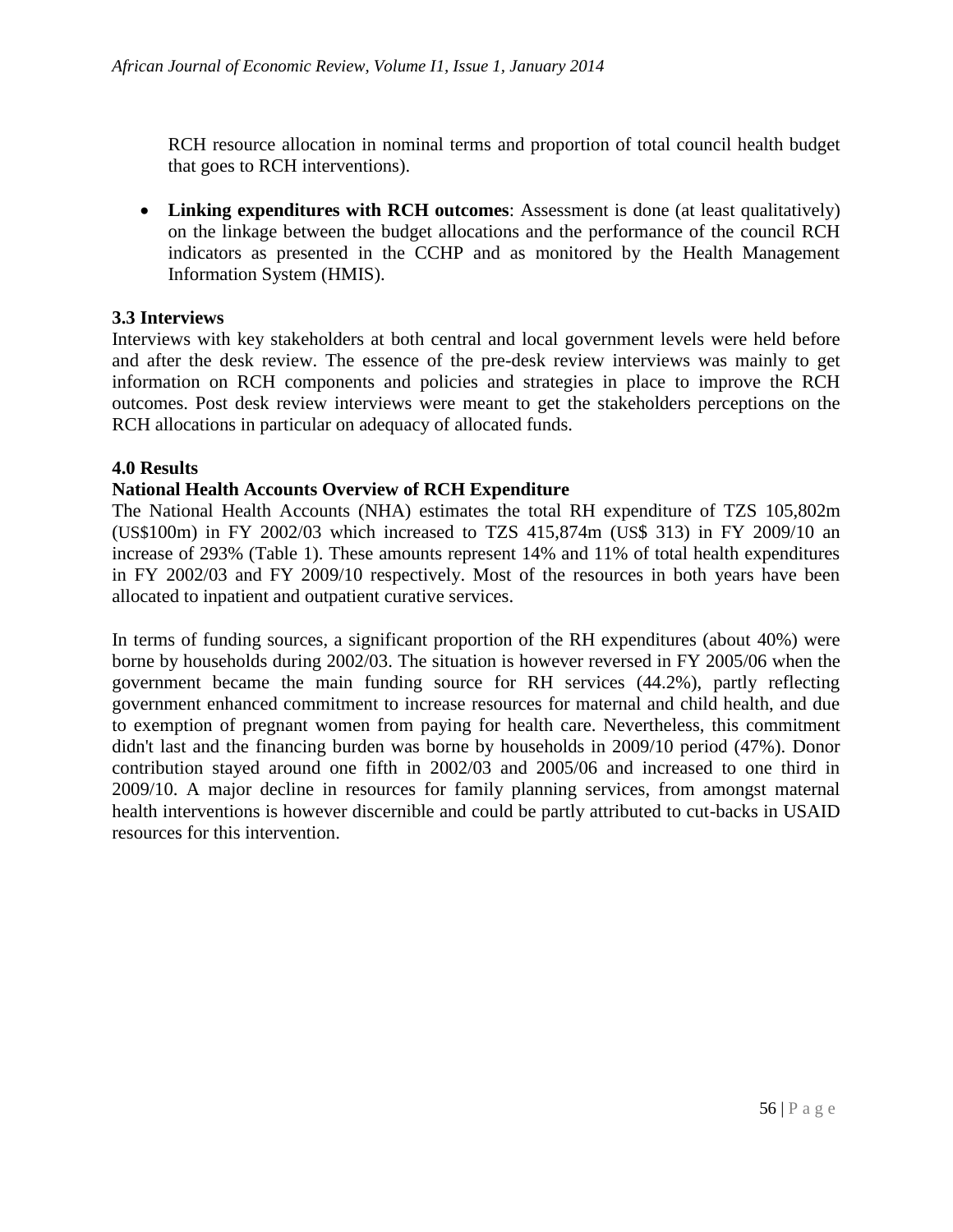|                                                | FY      | FY      | FY      |
|------------------------------------------------|---------|---------|---------|
| <b>Variables</b>                               | 2002/03 | 2005/06 | 2009/10 |
| Total RH Expenditures (Million TZS)            | 105,802 | 191,236 | 415,874 |
| Total RH Expenditures (Million US\$)           | 100     | 155     | 313     |
| RH expenditure as a % of GDP                   | 0.7%    | 0.8%    | 1.5%    |
| RH expenditure as % of overall health spending | 13.7%   | 10.7%   | 17.9%   |
| <b>Financing Sources for RH (%)</b>            |         |         |         |
| Public (including parastatals)                 | 34.5%   | 44.2%   | 21.2%   |
| Private including households                   | 43.9%   | 34.2%   | 48.4%   |
| <b>Donors</b>                                  | 21.6%   | 21.6%   | 30.4%   |
| Functions for RH Expenditure $(\%)^{13}$       |         |         |         |
| Inpatient curative care                        | 21.2%   | 24.2%   | 36.6%   |
| Outpatient curative care                       | 20.6%   | 25.9%   | 51.5%   |
| Prevention and public health programs          | 20.1%   | 25.4%   | 7.5%    |
| Pharmaceuticals                                | 18.3%   | 13.4%   | 0.0%    |
| Health administration and health insurance     | 11.6%   | 4.2%    | 0.2%    |
| Capital formation                              | $0.0\%$ | 5.1%    | 4.6%    |
| Other                                          | 8.2%    | 1.7%    | $0.0\%$ |
| TIDM(0.10)                                     |         |         |         |

#### **Table 1: Summary of RH Expenditure Variables: 2002/03, 2005/06 and 2009/10**

Source: URT (2012).

Regarding child health, the 2009/10 NHA does not show the trend based on the previous NHAs because of data weaknesses inherent in the FY 2002/03 and FY 2005/06 NHA figures. Thus, only single figure in time is provided. The total child health expenditure in 2009/10 was estimated to be TZS 218,741m (US\$164m). This is equivalent to 0.8% of the GDP and 9.4% of the total health expenditure. On a per capita basis, this amounted to US\$22 per child under five years of age. Inpatient and outpatient curative services were the major functions of child health expenditure in FY 2009/10 (38% and 51% respectively). In terms of funding sources, similar to RH services, households covered the bulk of the cost during 2009/10 (56%), followed by the public (28%%) and donors and NGOs (13%).

It is worth noting however that although an attempt has been made to capture information comprehensively, the picture of finances to RCH presented here does not give a full account of resources that may be indirectly contributing to these objectives. This is because there are a lot of other interventions which are not categorized as RCH interventions but are contributing greatly to the achievement of the RCH objectives.

#### **Analysis of Allocations in the Medium Term Expenditure Framework**

Allocation of resources as presented in Medium Term Expenditure Frameworks (MTEFs) is tied to MoHSW strategic objectives and the targets to be achieved and as detailed in the Health Sector Strategic Plans. Analysis of the information in the FY 2007/08-2009/10 MTEF reveals that the Department of Preventive Services (DPS) is the major custodian of RCH interventions. Allocations related to RCH are mainly on reducing maternal mortality and infant and child

<sup>&</sup>lt;sup>13</sup> A "function" is the actual health care service or good provided. Examples of functions include inpatient and outpatient curative care, procurement of drugs etc.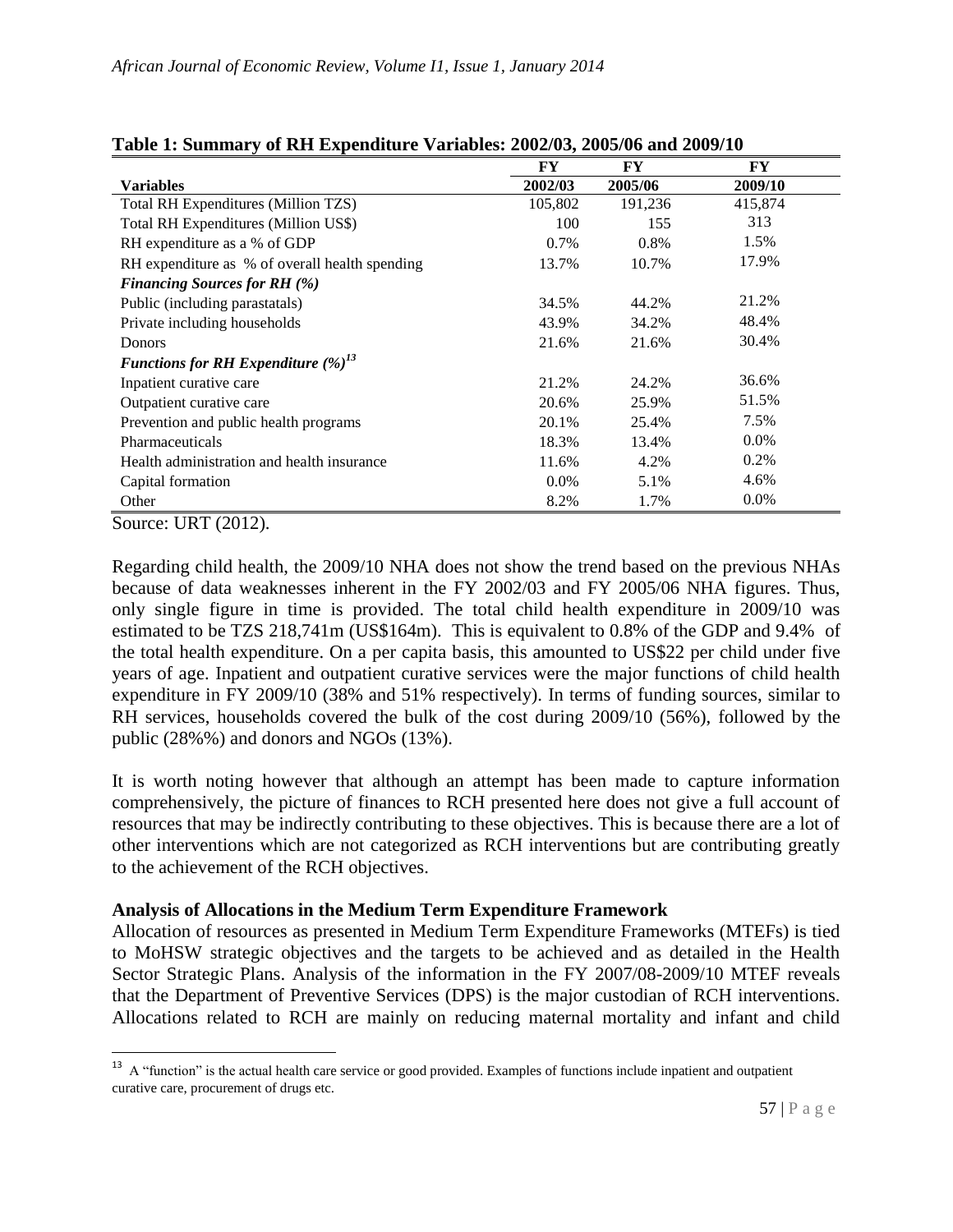mortality, and nutrition services aimed at prevention of stunting, wasting and underweight in children. The specific areas of spending include for example: training of trainers on life skills and adolescent friendly reproductive health; refresher training on IMCI; development of IMCI guidelines; procurement of vaccines, procurement of family planning drugs, capacity building to implement the maternal and child health road map etc.

As Table 2 below shows, 50% of the DPS budget was allocated to RCH in FY 2007/08 but the funding declined to 40% in FY 2009/10 which is a concern. In terms of the total MoHSW recurrent budget, RCH interventions were allocated about 19% of the total recurrent budget and this remained constant during the period under review. Including the development budget, RCH received 18% of the total budget and this increased to 22.7% in FY 2009/10. Huge resources are channeled through EPI and are mainly used for procurement of vaccines and these are indicated in both recurrent and development budget.

As noted above, there are other interventions that are contributing directly or indirectly to RCH and which may not have been captured in this analysis because in the MTEF they are not categorized as RCH expenditures. Examples include social welfare services, water and sanitation, malaria interventions etc. Thus it is imperative to focus interventions in such a way that they facilitate integration and strengthens the health system to deliver more effectively.

| <b>RCH</b> component                               | FY 2007/08 | FY 2008/09 | FY 2009/10 |
|----------------------------------------------------|------------|------------|------------|
| Maternal health                                    | 4,930,000  | 8,383,057  | 8,941,141  |
| <b>IMCI</b>                                        | 150,000    | 232,934    | 249,871    |
| EPI                                                | 16,042,579 | 20,060,933 | 21,907,962 |
| <b>Nutrition</b>                                   | 1,524,071  | 2,079,583  |            |
| <b>Total RCH allocation (sub-vote 3001)</b>        | 21,122,579 | 28,676,923 | 31,098,974 |
| Total 3001 sub-vote                                | 45,162,137 | 75,041,679 | 83,459,111 |
| % share of the total sub-vote budget to RCH        | 50%        | 40%        | 41%        |
| % share of the total MoHSW recurrent budget to RCH | 18.8%      | 19.5%      | 19.1%      |
| % share of the total MoHSW recurrent and           |            |            |            |
| development budget to RCH                          | 18.2%      | 24.8%      | 22.7%      |

**Table 2: Allocations to RCH, FY 2007/08-2009/10 (TShs '000)**

# **Sources of Funds for Implementing CCHPs**

Block grant from the government for Personal Emoluments (PE) and Other Charges (OC) is the major source of finance for implementation of CCHPs (54%). This is followed by the "Other Sources" of funds which include money from National Health Insurance Fund (NHIF), Community Health Fund (CHF), Local Council Development Grant, UN grants, and grants from Non-Governmental Organizations such as Family Health International and the Global Fund (Tables 3 and 4). Some of these funds are collected and used at the local level but some are also channeled from the central level but not necessary through the ex-chequer system. Basket Fund resources also contributes a significant share to the council health resources (12.3%). Over the three years under review (2007/08-2009/10), there was a notable increase in budget allocation in particular arising from increase in allocations of health basket funds (increase of 169%), block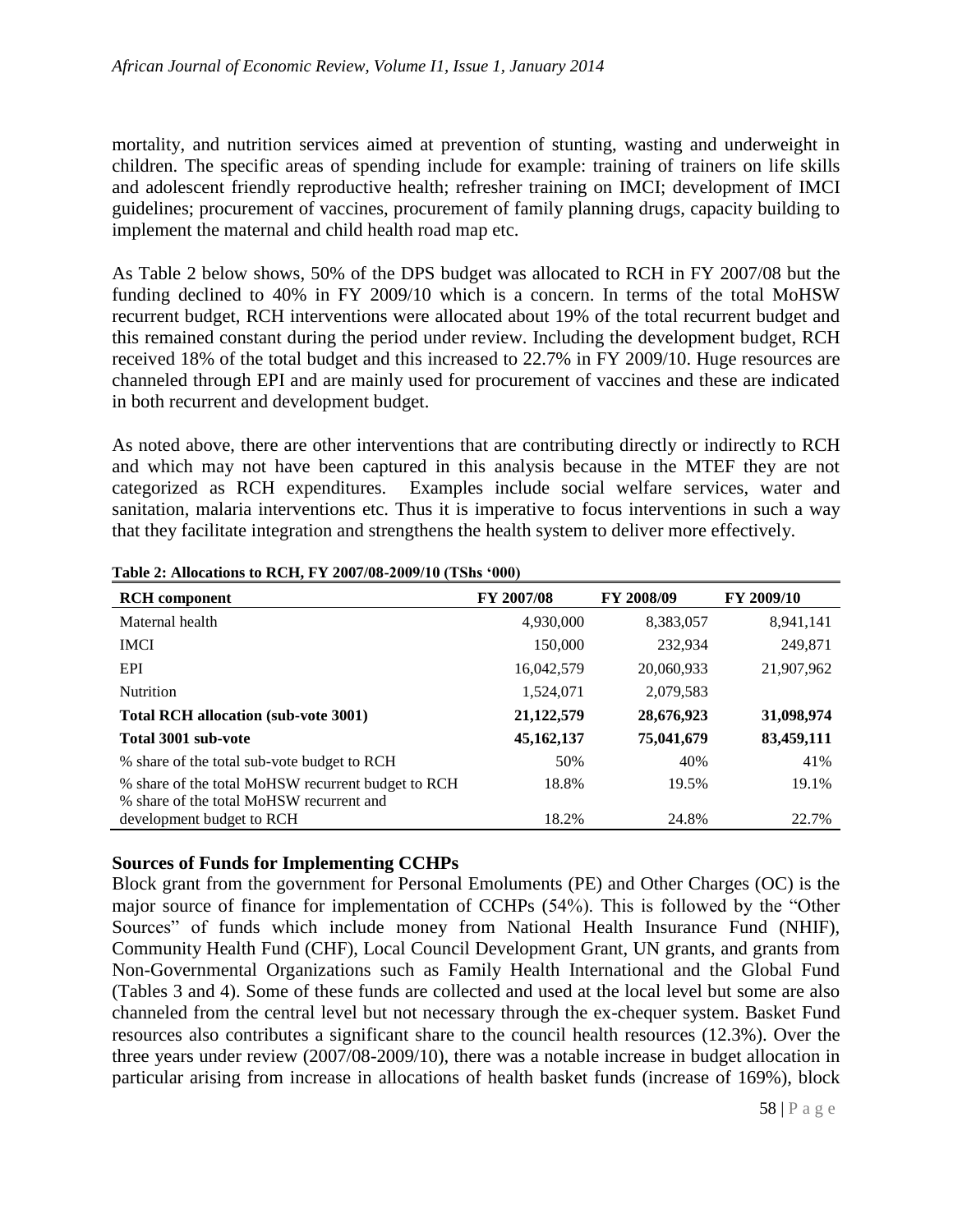grants (increase of 85%), and other funds. Cost sharing resources however declined in nominal terms by about 32% over the review period.

This increase notwithstanding, there are two critical challenges in the process of effecting release of the funds to the Local Government Authorities (LGAs) to facilitate execution of activities. There are: incompleteness of releases—disbursement of funds from the central level which is short of what was budgeted, and delayed and/or erratic disbursement of the funds. Delays in disbursement in the first quarter are also quite common with the first tranche arriving in October. However, particularly disturbing is the fact that monies are not disbursed as planned for each quarter, thus causing delays in execution of activities. In the worse cases scenarios, some activities are not executed at all due to lack of resources in the course of the year. This situation does not augur well in terms of addressing the supply side factors described above.

| <b>Sources of Funds</b>       | Kondoa DC | <b>Bahi DC</b> | Kongwa | Dodoma | <b>M</b> pwapwa | <b>Chamwino</b> | % Share |
|-------------------------------|-----------|----------------|--------|--------|-----------------|-----------------|---------|
|                               |           |                | DC     | МC     | DC              | $\overline{DC}$ |         |
| <b>Health Basket</b>          | 1,760     | 808            | 1,009  | 1.342  | 1,081           | 662             | 12.3    |
| <b>Block Grant</b>            | 5,607     | 4,831          | 5.400  | 5,679  | 4,838           | 2,940           | 54.3    |
| <b>Cost Sharing</b>           | 309       | 84             | 80     | 249    | 239             | 52              | 1.9     |
| Receipt in Kind <sup>14</sup> | 1.496     | 601            | 738    | 881    | 1.013           | 609             | 9.9     |
| Council Own resources         | 32        | 98             | 15     | 587    | 21              | 10              | 1.4     |
| <b>Other Sources</b>          | 3.019     | 1.325          | 1.623  | 857    | 2.416           | 1.629           | 20.2    |
| <b>Total</b>                  | 12.223    | 7.746          | 8,865  | 9.595  | 9.606           | 5,901           | 100     |

#### **Table 4: Share of Funding by Source, FY 2007/08 - 2009/10 (%)**

| <b>Sources of Fund</b> | Kondoa DC | <b>Bahi DC</b> | Kongwa DC | Mpwapwa DC | Dodoma MC | <b>Chamwino DC</b> |
|------------------------|-----------|----------------|-----------|------------|-----------|--------------------|
| <b>Health Basket</b>   | 14.4%     | 10.4%          | 11.4%     | 12.7%      | 13.0%     | 14.2%              |
| <b>Block Grant</b>     | 45.9%     | 62.4%          | 60.9%     | 47.2%      | 64.6%     | 45.4%              |
| <b>Cost Sharing</b>    | 2.5%      | 1.1%           | 0.9%      | 2.6%       | 3.7%      | $0.0\%$            |
| Receipt in kind        | 12.2%     | 7.8%           | 8.3%      | 7.1%       | 10.9%     | 12.1%              |
| Council own resources  | 0.3%      | .3%            | 0.2%      | 0.3%       | 0.2%      | 0.1%               |
| <b>Other Sources</b>   | 24.7%     | 17.1%          | 18.3%     | 30.1%      | 7.6%      | 28.2%              |
| <b>Total</b>           | 100.0%    | 100.0%         | 100.0%    | 100.0%     | 100.0%    | 100.0%             |

#### **Resource Allocation for RCH at the Council Level**

 $\overline{\phantom{a}}$ 

Reverting to the sub-national government levels, due to the importance attached to maternal and child health in the Health Sector Strategic Plan III (HSSP III) (URT, 2009c), it has become a custom to report average budget allocation to RCH interventions per region and as summarized from the CCHPs. The 2007 CCHP guideline document is explicit about Priority Areas to which funds at council level should be allocated, which makes tracing resources relatively easier. RCH is a Priority Area 1 as per CCHP guideline and all councils sampled observed this. Resources for nutritional programs are allocated under Priority Area 2 (non-communicable diseases) and HIV & AIDS related resources are allocated through Priority Area 3 (communicable diseases such as HIV & AIDS, Sexually Transmitted Infections (STI), Tuberculosis (TB) and leprosy).<sup>15</sup> In all the

<sup>&</sup>lt;sup>14</sup> One has to embark on primary data collection study at each district if one wants to know how much of the receipt in kind was family planning or other RCH related commodities

<sup>&</sup>lt;sup>15</sup> HIV & AIDS is an important area that is addressed under both Priority Areas 1 and 2 but it is not the focus of this paper.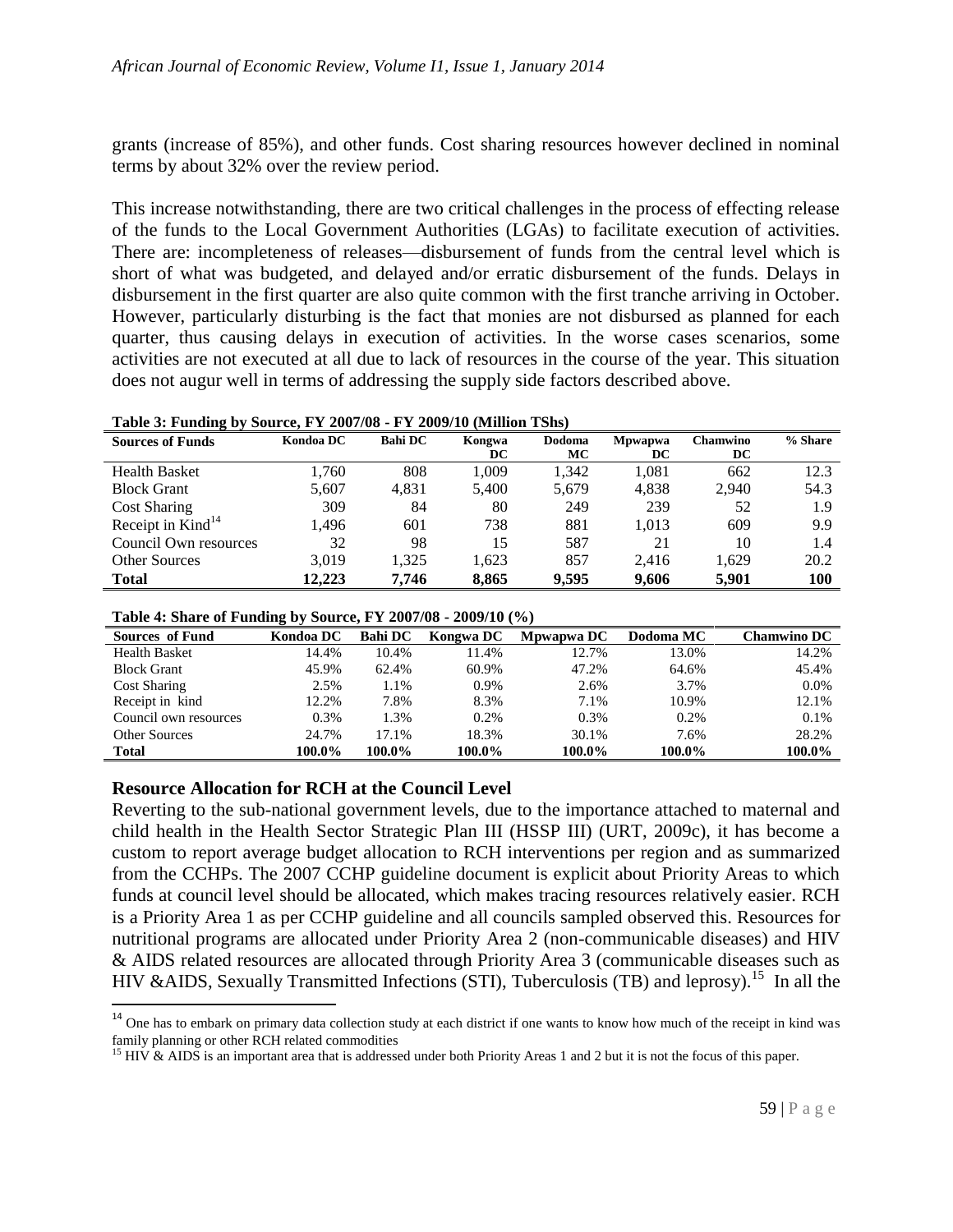five councils of Dodoma covered in this study, there has been a growth of resources allocated to RCH between 2008/09 and 2009/10 albeit with varying degrees (Table 5).

| <b>District</b> | 2007/08 | 2008/09 | 2009/10 |
|-----------------|---------|---------|---------|
| 1. Kondoa DC    | 4.1%    | 5%      | 7%      |
| 2.Dodoma MC     | 4.8%    | 4.1%    | 9.1%    |
| 3. Chamwino DC  | 7%      | 8%      |         |
| 4. Bahi DC      | 2%      | 2.8%    |         |
| 5. Mpwapwa DC   | 4%      | 4%      | 22%     |

**Table 5: Proportion of Health Budget to RCH Interventions**

The pattern of allocation to sub-components is quite diverse across the districts (Table 6). Some districts observe the guidelines (example Kondoa DC, Dodoma MC, and Mpwapwa DC) by allocating funds consistently to majority of the components, yet others lack any consistent pattern in resource allocation to these areas (Bahi DC and Chamwino DC). The CCHPs from Bahi and Chamwino districts show only lumpsum allocation to obstetric care/EmOC and IMCI only.

A problem that is notable in most of the councils however is that crucial maternal related interventions which include infertility management, cancers and female genital mutilation go mostly without funding. Yet, these are important areas which have gendered implications. Also it could be noted that, except for Dodoma MC and for the FY 2009/10, no funds were allocated to the category "gynecology/STD/HIV." Similarly, little or no allocation has been made to "early childhood development" because of lack of clarity of what this entails.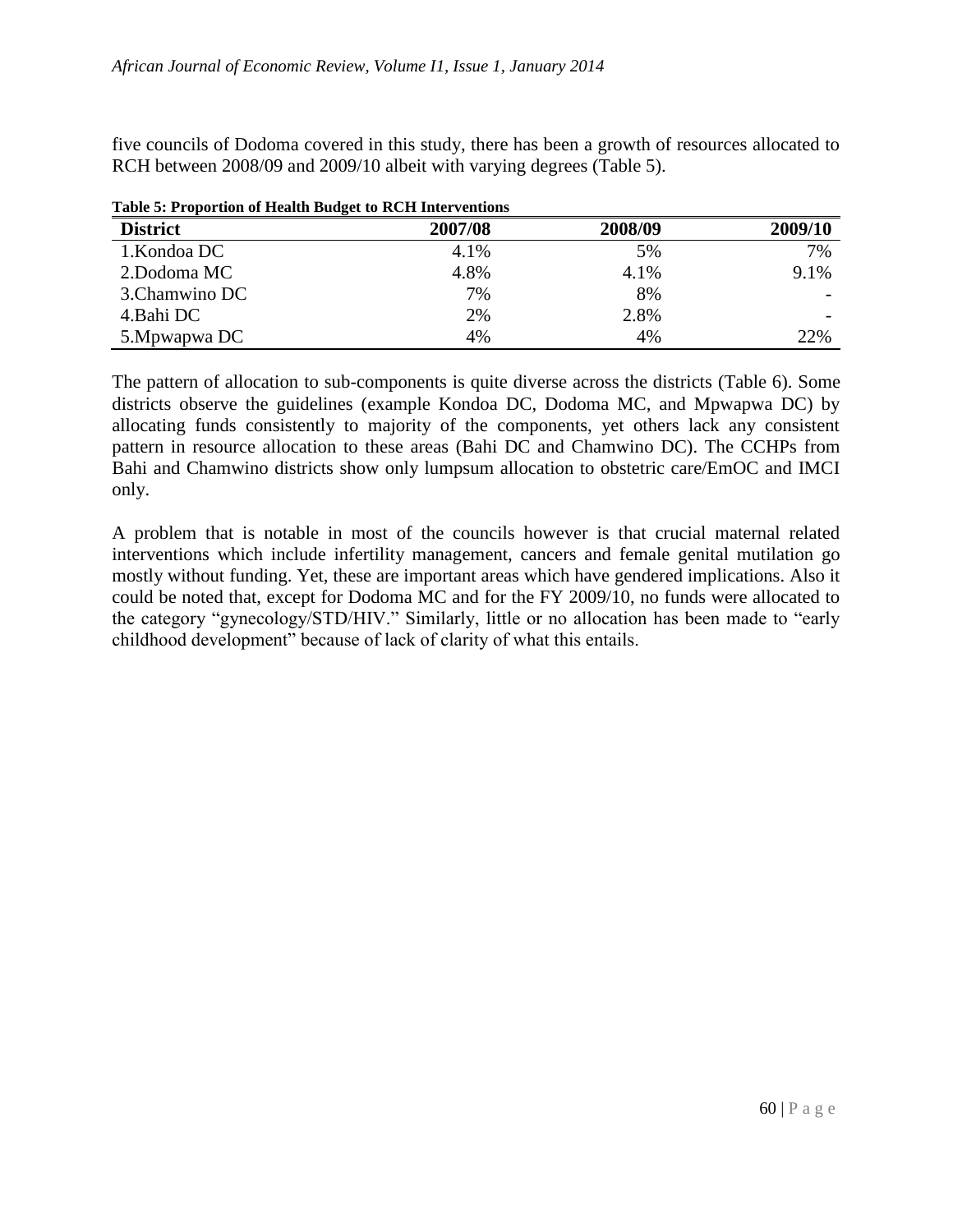| <b>Intervention</b>                   | Kondoa DC | Dodoma MC | Mpwapwa DC |
|---------------------------------------|-----------|-----------|------------|
| Safe Motherhood Initiative (SMI)      |           | 25%       | 2%         |
| <b>ANC</b>                            | 7%        | 3%        | 2%         |
| Obstetric care/EmOC                   | 11%       | 24%       | 6%         |
| Gynecology/STD/HIV                    | 0%        | 3%        | 0%         |
| Post natal care                       | 1%        | 1%        | 0%         |
| Post abortal care                     | 0.4%      | 0%        | $0\%$      |
| <b>Family Planning</b>                | 5%        | 4%        | 0%         |
| <b>IMCI</b>                           | 34%       | 5%        | 5%         |
| Maternal and perinatal care           | 11%       | 3%        | 21%        |
| Immunization                          | 12%       | 19%       | 55%        |
| Nutritional deficiencies              | 4%        | 3%        | 9%         |
| Breast feeding support                | 0%        | 2%        | 0%         |
| Micronutrient supplementation         | 5%        | 0%        | 0%         |
| Dewoming                              | 2%        | 0%        | 0%         |
| Care of newborn                       | 8%        | 0%        | $0\%$      |
| Adolescent sexual reproductive health | 0%        | 1%        | 0%         |
| Care for most vulnerable children     | 0%        | 4%        | $0\%$      |
| Early childhood development           | 0%        | 1%        | $0\%$      |
| Anemia/nutritional disorders          | 1%        | 0%        | 0%         |
| Other maternal conditions             | 0%        | 0%        | 1%         |
| <b>RCH</b> Total                      | 100%      | 100%      | 100%       |

**Table 6: Allocations to RCH Interventions (% share)**

#### **Linking Expenditures with RCH Outcomes**

Taking 2005 as a base year, there is an improvement in the proportion of clients attending for purpose of ANC, delivery and post natal care for all districts, and post delivery complications for Dodoma MC. Proportion of clients receiving family planning in general has increased very slightly and with slow pace over the period although Kondoa DC observed a decline in family planning acceptors. The most preferred methods are pills and injection.

The proportion of women of child bearing age attending for the purpose of immunization (TT) has also increased (except for Kondoa DC which has missing data) which correlates to the increase in ANC attendances. Improvement on nutrition indicators measured as the proportion of children under five years with body weight under 60% is also observed (where data are available). The proportion of children immunized against three diseases is also high; above 90% for all the years except Kondoa DC for DPT3 in 2007.

With respect to proportion of people reported to have died of HIV & AIDS and proportion of population infected by STD, although there is indication of improvement in most of the districts, the reliability of data might be questionable. This is due to difficult of ascertaining cause of death in the case of HIV & AIDS and possible measurement errors in the case of STDs. At the same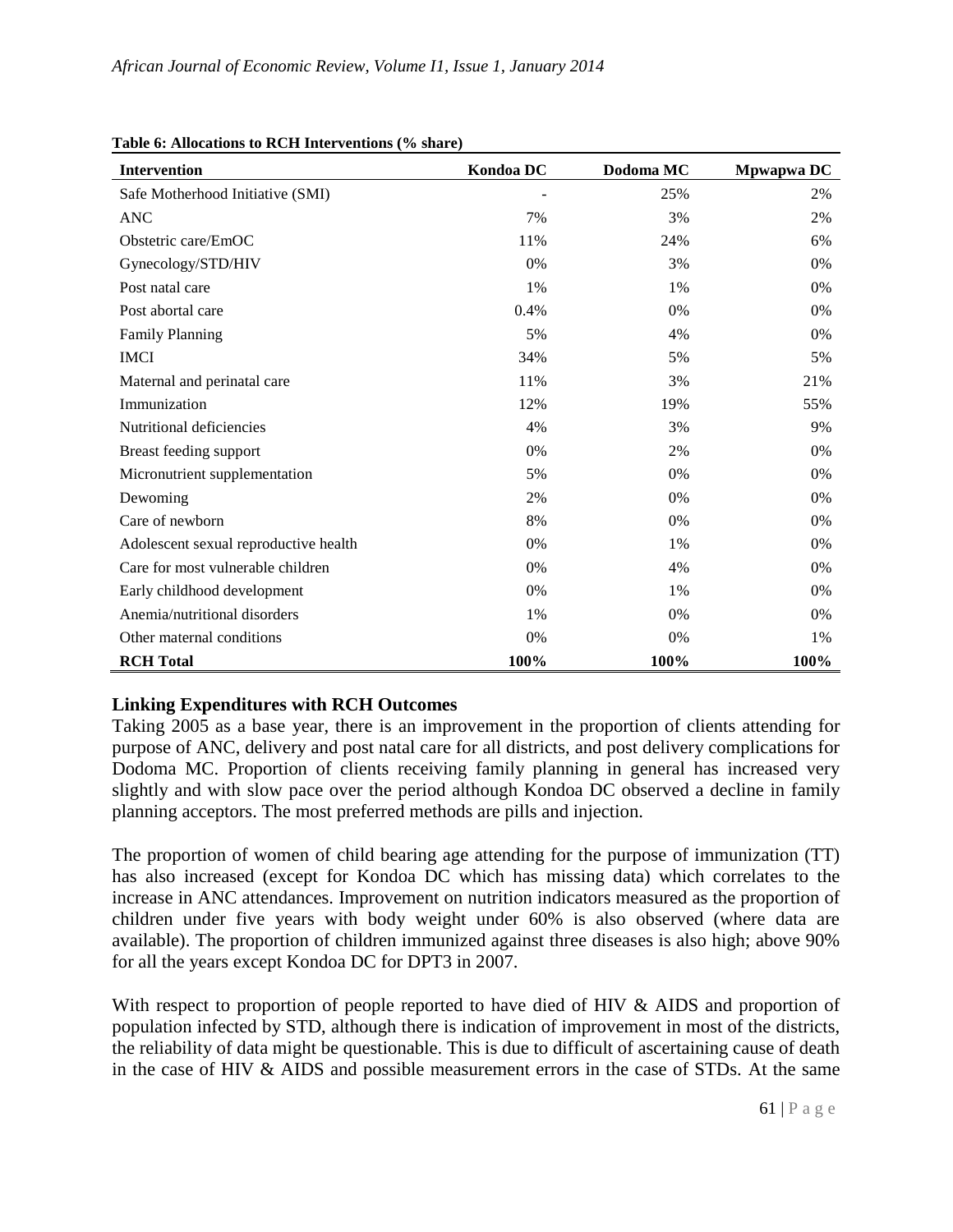time, one needs to note that factors other than allocations to RHC also contribute to the achievement of RCH outcome indicators. Thus, in absence of mathematical modeling, it may not be possible to establish the robustness of the relationship between RCH allocations and the RCH outcome indicators. The Table in Appendix 1 provides details on RCH output indicators per district based on the information from the reviewed CCHPs.

#### **Adequacy of the RCH Allocations**

In order to assess the adequacy of the resources to RCH, costing studies are needed. The HSSP III and the National Road Map Strategic Plan to Accelerate Reduction of Maternal, Newborn and Child Health in Tanzania for the period 2008-2015 (One Plan) are two major documents with costs on implementation of maternal and child health interventions. At the local level, costing is supposedly guided by the District Health Accounts Tool. HSSP III presents two major strategies to achieve MNCH outcomes based on the One Plan; increase access to MNCH services; and strengthening the health systems to provide quality MNCH and nutrition services. HSSP III costed the financial resources needed for maternal health based on physical quantities needed for training service providers in maternal and child health, antenatal care, malaria prevention within ANC, delivery care, PMTCT, and immunization. Based on these inputs, a total of US\$194,083,333 (TShs 252bn) was needed in FY 2009/10 if the envisaged maternal health outcomes were to be achieved. This is equivalent to 60% of the MoHSW budget and 34% of the total health budget. Crude estimations show the RCH as proportion of total MoHSW budget to be 23% in FY 2009/10. Discussion with national level stakeholders point out the fact that more than 40% of the health services provided at health facilities are on maternal and child health. Thus, it makes sense to allocate at least 30% of the total health sector budget on maternal and child health interventions.

As shown above, various health systems and population-based problems affect maternal, new born and child health situation in Tanzania. Poor health infrastructure, shortages of skilled personnel, poor referral network, lack of equipment and supplies, and poor coordination with the private sector have been identified as some of the problems contributing to the low uptake of services, and the worsening of maternal, newborn and child health situation in the country. It is important to underscore the fact that most of these problems are not just RCH related but are in fact health systems' related. Thus, integration of services is important. Analysis of progress made in addressing reproductive and child health situation in Tanzania needs to take into account expenditure trends on personnel, infrastructure, etc. The results matrix to the MNCH road map identified performance targets for MNCH around:

- Government spending on health increases to 15%
- Budget for MNCH including family planning and nutrition increases by 50% by 2015
- Number of skilled workers increased to 100% by 2015

#### **5.0 Discussion and Conclusion**

The paper has provided an analysis of financial allocation to RCH at national and LGA levels. At the national level, substantial allocations have been made through the Department of Preventive Services. Based on the HSSP III costing, 34% of the health sector budget should have been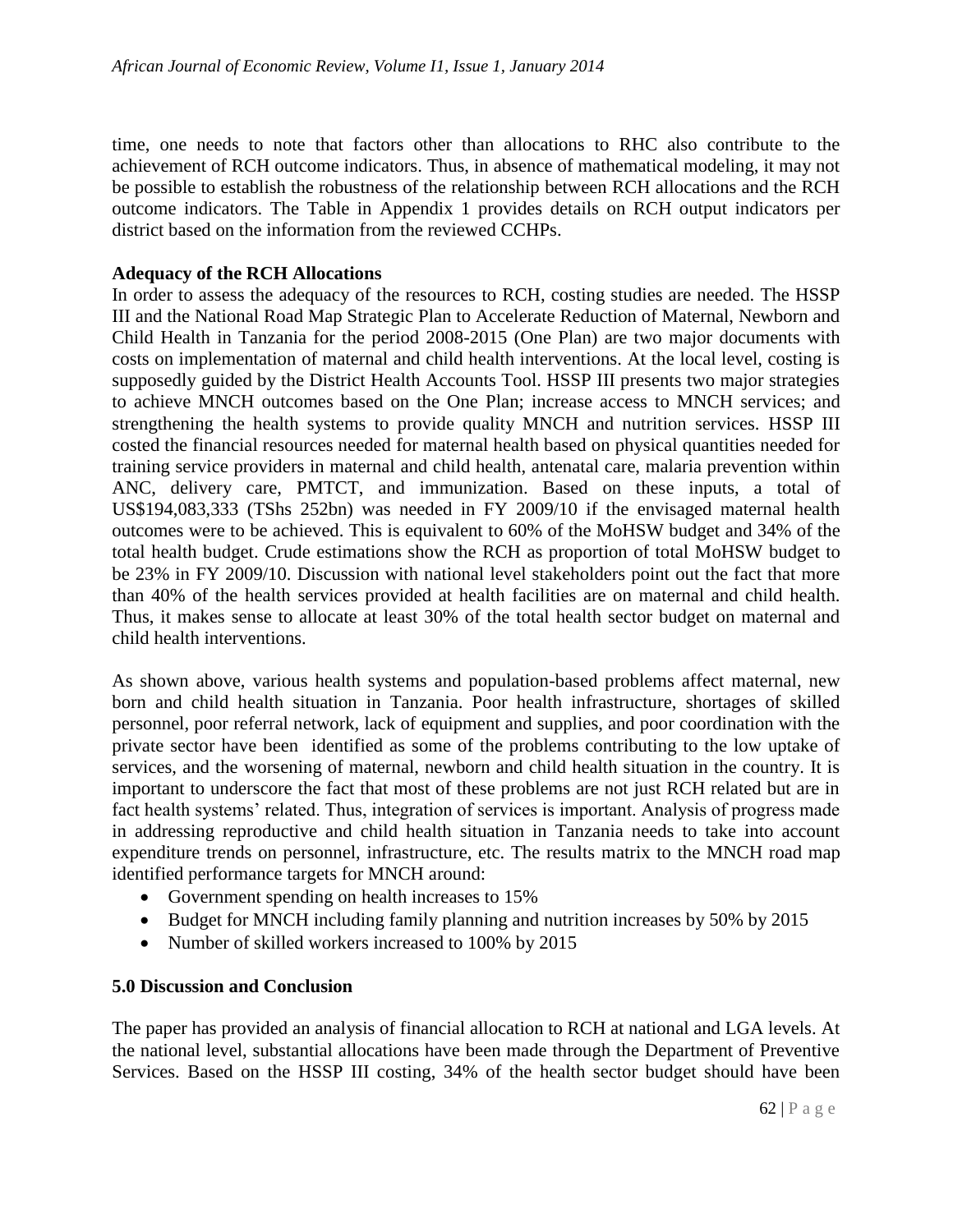allocated to RCH interventions in 2009/10 if the envisaged outcomes are to be achieved. The actual allocation for this intervention in 2009/10 was however only 23% of the MoHSW budget.

Although the country has ratified the Abuja declaration pledging to spend 15% of the national budget on the health sector (OAU, 2001) and remains fully committed to achieving the MDGs, which are part of the National Strategy for Growth and Reduction of Poverty (MKUKUTA), government health expenditure data show that investments in the sector have stalled in the last several years. The share of health spending in relation to total national budget has remained around 12% during 2008-2012 (URT et al., 2013). This stall in health budget has repercussions on expenditures on reproductive health. Given the decline on public expenditure on RH, households payments through out of pocket expenditures has increased. As shown above, out of pocket expenditure for RH increased from 40% in 2002/03 to 47% in 2009/10 (URT, 2012). The high proportion of health service costs paid out of pocket in nearly all *Countdown* countries (including Tanzania) puts households at risk of financial catastrophe (WHO and UNICEF, 2010). Making services free at the point of delivery helps increase utilization. Financing mechanisms such as prepayment and risk pooling can help make health services available and affordable for all.

Lack of adequate financial resources do not only limit upgrading and manning of human resources with requisite skills but it also prevents acting upon maternal deaths. For instance, lack of funds has been found to be one of the factors for failure to conduct Maternal Death Reviews (MDR) in Tanzania (Nyamtema et al., 2010; van Hamersveld et al., 2012; Magoma et al., 2013). Yet, conducting MDRs is essential in addressing the causes of maternal deaths.

The comparison of the proportion of births attended by a doctor, nurse or midwife in Tanzania with the median of 10 sub-regional countries (Burundi, Democratic Republic of Congo, Ethiopia, Kenya, Malawi, Mozambique, Rwanda, Uganda, Zambia, Zimbabwe) of which eight border Tanzania shows that Tanzania has made much slower progress than the median of the group where Skilled Birth Attendance (SBA) coverage increased from 43% to 59% during 2005–10. Tanzania dropped from the 5th to the 8th place among the 11 countries. The main difference is in the rural trends: while Tanzania increased its SBA coverage from 35 to 40% during 2005–10, the median of the group of 10 countries increased from 33% to 55% during the same period. Among the 10 sub-regional countries with economic data, Tanzania has the third highest GDP per capita after Kenya and Zambia, but higher than Rwanda and Uganda. Its child mortality rate is what one would expect on the basis of its level of economic development.

Studies have shown that allocation of resources to some key interventions in RCH decreases annual additional deaths. Curative at birth interventions can contribute to about 40% of additional deaths prevented each year. Treatment for moderate acute malnutrition have very large impact on preventing deaths. Other interventions include case management of neonatal infections and Oral Rehydration Solution (ORS) for treatment of diarrhea. Preventive interventions account for almost 20% of additional deaths prevented, with the use of Insecticide Treated Nets (ITN) contributing to more than 60% (URT et al., 2013). Most of these interventions are not at 100% coverage at LGAs and are not allocated adequate budget in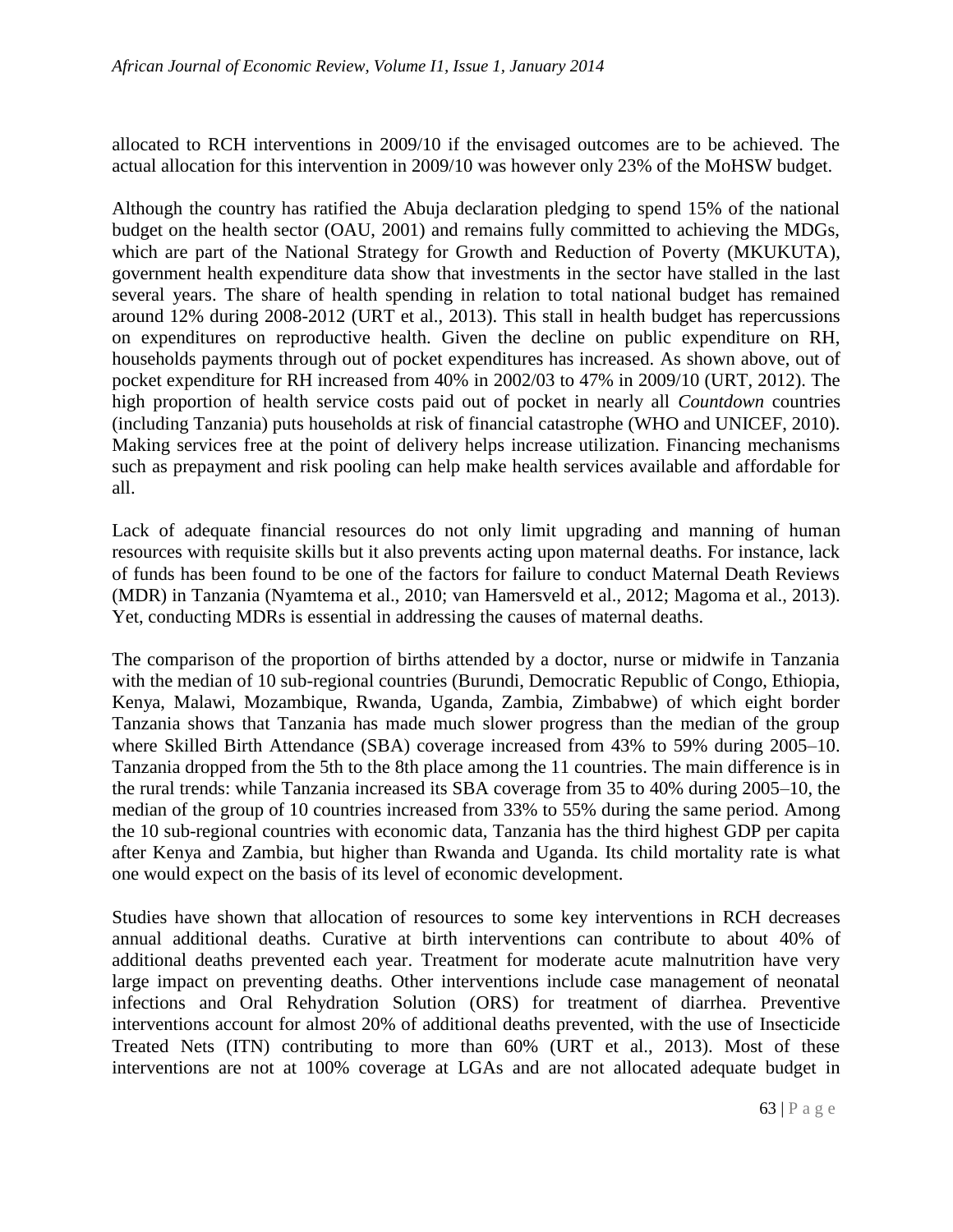CCHPs. Scaling up of these interventions to full coverage could produce better impact on health of women and children.

The 2007 CCHP guideline is clear on RCH components and which should be considered in resource allocations at the council level. However, some RCH components have been neglected in the sense that no financial resources have been allocated to them over time. These include; adolescent sexual reproductive health, care for most vulnerable children, early childhood development, peri-natal care, and family planning.

Failure to allocate adequate funds on family planning has made the country to make only gradual progress towards its fertility and family planning targets. Contraceptive use increased by onethird to 27% during 2005–10, and more women were demanding modern family planning. The fertility rates declined modestly to 5.4 children per woman. The current decline is entirely due to rural women, and there was no progress among urban women (where fertility is much lower). There are however still large gaps within mainland Tanzania between urban and rural women, between the poorest and best off households, and between regions/zones. These gaps reduced slightly, but remain large. There is some evidence that contraceptive availability has declined between 2008–09 and 2012 (URT et al., 2013). Allocation of funds to family planning interventions will not only improve maternal and child health outcomes but the performance of the economy at large in terms of poverty reduction (Otieno and Amani, 2014). Allocation of resources to gender sensitive interventions such as infertility management and female genital mutilation is also important given their gendered implications.

There is considerable financing gap in RCH interventions. Thus, considerable additional funding and greater political commitment to RCH are needed to achieve universal coverage of the full package of interventions. Increased funding for reproductive and child health through innovative mechanisms and ensuring that funding is predictable, consistent and responsive to national needs and plans is imperative. These initiatives need to be assessed for impact and for the feasibility of being scaled up. For example, Ghana has recorded a rapid increase in facility births linked to the introduction of a national insurance scheme and new policies guaranteeing free care at birth (Witter et al., 2009). Rwanda's "Paying for Performance" strategy increased institutional deliveries by providing financial incentives to providers to increase the use and quality of care (Basinga, 2010).

Lastly, poor health outcomes in RCH appear to be largely health system related. Thus it is imperative to focus interventions in such a way that they facilitate additionality/integration and strengthens the health system to deliver more effectively.

#### **References**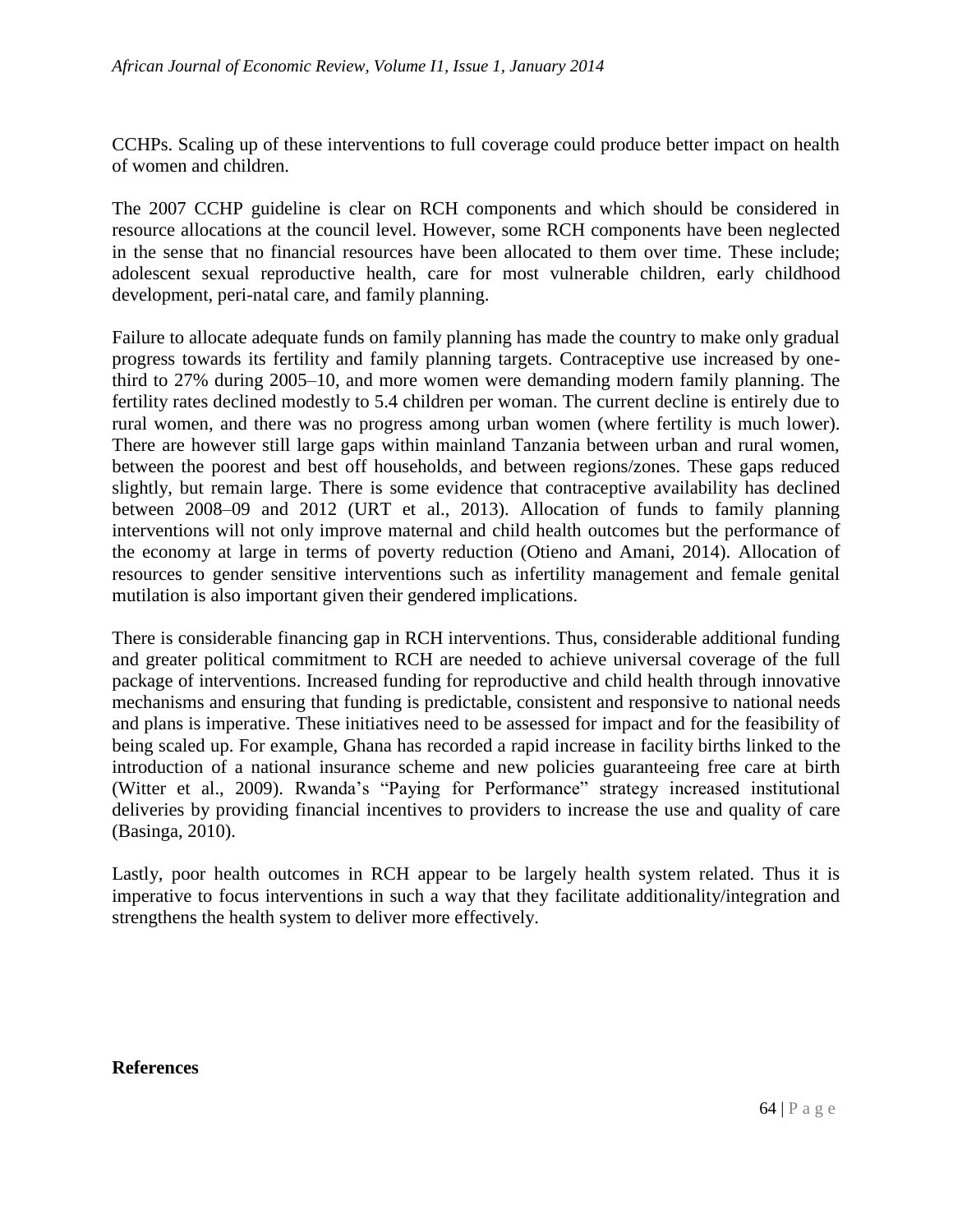Afnan-Holmes, H., M. Magoma, C. Armstrong, C. Ferla, and C. Ronsmans (2013), "Twenty Years of the Millennium Development Goals in Tanzania: Where and How are Women Delivering?" Unpublished Paper," Evidence for Action (E4A) Program: Dar es Salaam.

Basinga, P., P.J. Gertler, A. Binagwaho, A.L. Soucat, J. R. Sturdy and C.M. Vermeersch (2010), "Paying Primary Health Care Centers for Performance in Rwanda" Policy Research Working Paper 5190, World Bank: Washington, D.C.

Evjen-Olsen, B., Ø.E. Olsen and G. Kvåle (2009), "Achieving Progress in Maternal and Neonatal Health through Integrated and Comprehensive Healthcare Services–Experiences from a Program in Northern Tanzania," *International Journal for Equity in Health 8:27.*

Gilson, L., P. Kilima, and M. Tanner (1994), "Local Government Decentralization and the Health Sector in Tanzania," *Public Administration and Development*, Vol. 14, 451-477 (1994)

Greco G., T. Powell-Jackson, J. Borghi, and A. Mills (2008), "Countdown to 2015: Assessment of Donor Assistance to Maternal, Newborn, and Child Health between 2003 and 2006," *Lancet*  371 (9620):1268–1275.

Magoma, M., C. Ferla, C. Armstrong, H. Afnan-Holmes, S. Bandali, J. Wigle, L. Hulton, J. Innes, and C. Ronsmans (2013), "Tanzania Country Strategy Narrative," E4A Program: Dar es Salaam.

Manzi, F., J. A. Schellenberg, G. Hutton, K. Wyss, C. Mbuya, K. Shirima, H. Mshinda, M. Tanner, and D. Schellenberg (2012), "Human Resources for Health Care Delivery in Tanzania: A Multifaceted Problem," *Human Resources for Health*, 2012, 10:3

Mbaruku, G., J. van Roosmalen, I. Kimondo, F. Bilango, and S. Bergström (2009), "Averting Maternal Death and Disability: Perinatal Audit Using the 3-Delays Model in Western Tanzania," *International Journal of Gynecology and Obstetrics*, 106 (2009) 85–88.

Mbuyita S, and C. Mayombana (2006), "Desk Review Report on Maternal and Newborn Care at Community Level –Tanzania," Ifakara Health Research and Development Centre and WHO – AFRO: Dar es Salaam.

Mswia, R., M. Lewanga, C. Moshiro, D. Whiting, L. Wolfson, Y. Hemed, K.G.M.M. Alberti, H. Kitange, D. Mtasiwa and P. Sete (2003), "Community-based Monitoring of Safe Motherhood in the United Republic of Tanzania," *Bulletin of the World Health Organization* 2003, 81 (2).

National Bureau of Statistics (NBS) and Macro international Inc. (2007), "Tanzania Service Provision Assessment Survey 2006," NBS & Macro International Inc.: Dar es Salaam.

NBS and ICF Macro (2011), "Tanzania Demographic and Health Survey 2010," NBS and ICF Macro: Dar es Salaam.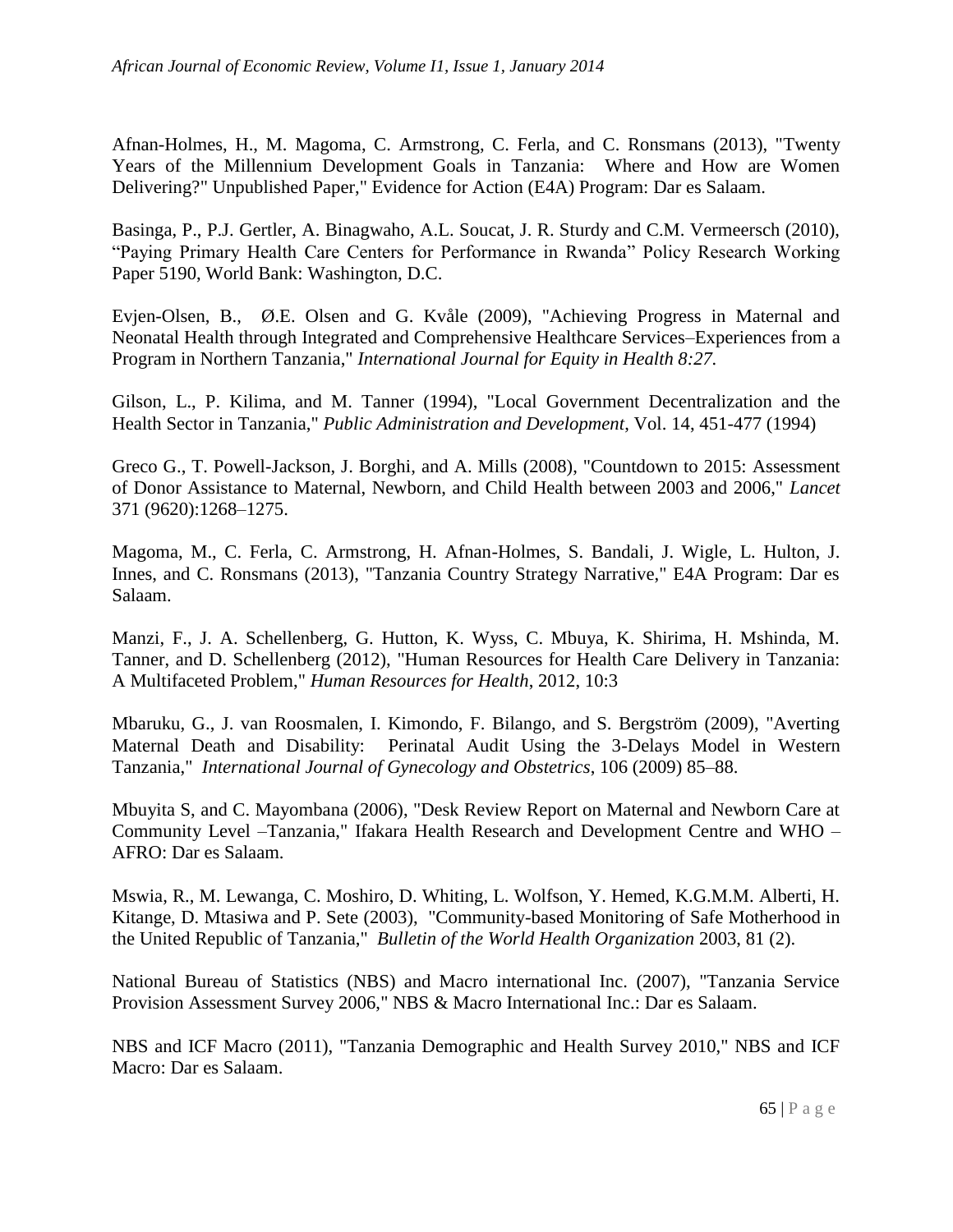Nyamtema, A. S., D.P. Urassa**,** A.B. Pembe**,** F. Kisanga **and** J. van Roosmalen (2010), **"**Factors for Change in Maternal and Perinatal Audit Systems in Dar es Salaam Kospitals, Tanzania*," BMC Pregnancy and Childbirth*, 2010. 10: p. 29

OAU (2001), "Abuja Declaration on HIV & AIDS, TB and Other Related Infectious Diseases," April, 2001, OAU: Addis Ababa, Ethiopia.

Otieno, A.A and H.K.R Amani (2014), "Population Growth, Structure and Momentum in Tanzania," Background Paper for the Tanzania Human Development Report, Economic and Social Research Foundation: Dar es Salaam.

Pembe**, A.B.,** A. Carlstedt**,** D.P. Urassa**,** G. Lindmark**,** L. Nyström **and** E. Darj (2010), **"**Effectiveness of Maternal Referral System in a Rural Setting: A Case Study from Rufiji District, Tanzania," *BMC Health Services Research*, 2010, 10:326

Perkins, M., E. Brazier, E. Themmen, B. Bassane, D. Diallo, A. Mutunga, T. Mwakajonga, and O. Ngobola (2009), "Out-of-pocket Costs for Facility-based Maternity Care in Three African Countries," *Health Policy and Planning* 24(4):289

Plotkin, M. and other(2011), "Quality of Care for Prevention and Management of Common Maternal and Newborn Complications: A Study of 12 Regions in Tanzania, Report 2: Findings on Labor, Delivery and Newborn Care, Maternal and Child Health Integrated Program (MCHIP)," JHPIEGO: Washington DC.

*Save the Children (2013), "Surviving the First Day: State of the World's Mothers 2013," Save the Children: UK.*

Shija, A.E., J. Msovela, and L.E. Mboera (2011), "Maternal Health in Fifty Years of Tanzania Independence: Challenges and Opportunities of Reducing Maternal Mortality," *Tanzania Journal of Health Research*, 2011. 13 Suppl 1(5)

UNFPA (2002), "Country Population Assessment," UNFPA: Dar es Salaam.

URT (1997), "Child and Reproductive Health Strategy," Ministry of Health: Dar es Salaam.

URT (2000a), "National Package of Essential Health Interventions in Tanzania," Ministry of Health: Dar es Salaam.

URT (2003), "Second Health Sector Strategic Plan (HSSP) July 2003 – June 2008: Reforms Towards Delivering Quality Health Services and Clients Satisfaction," Ministry of Health: Dar es Salaam.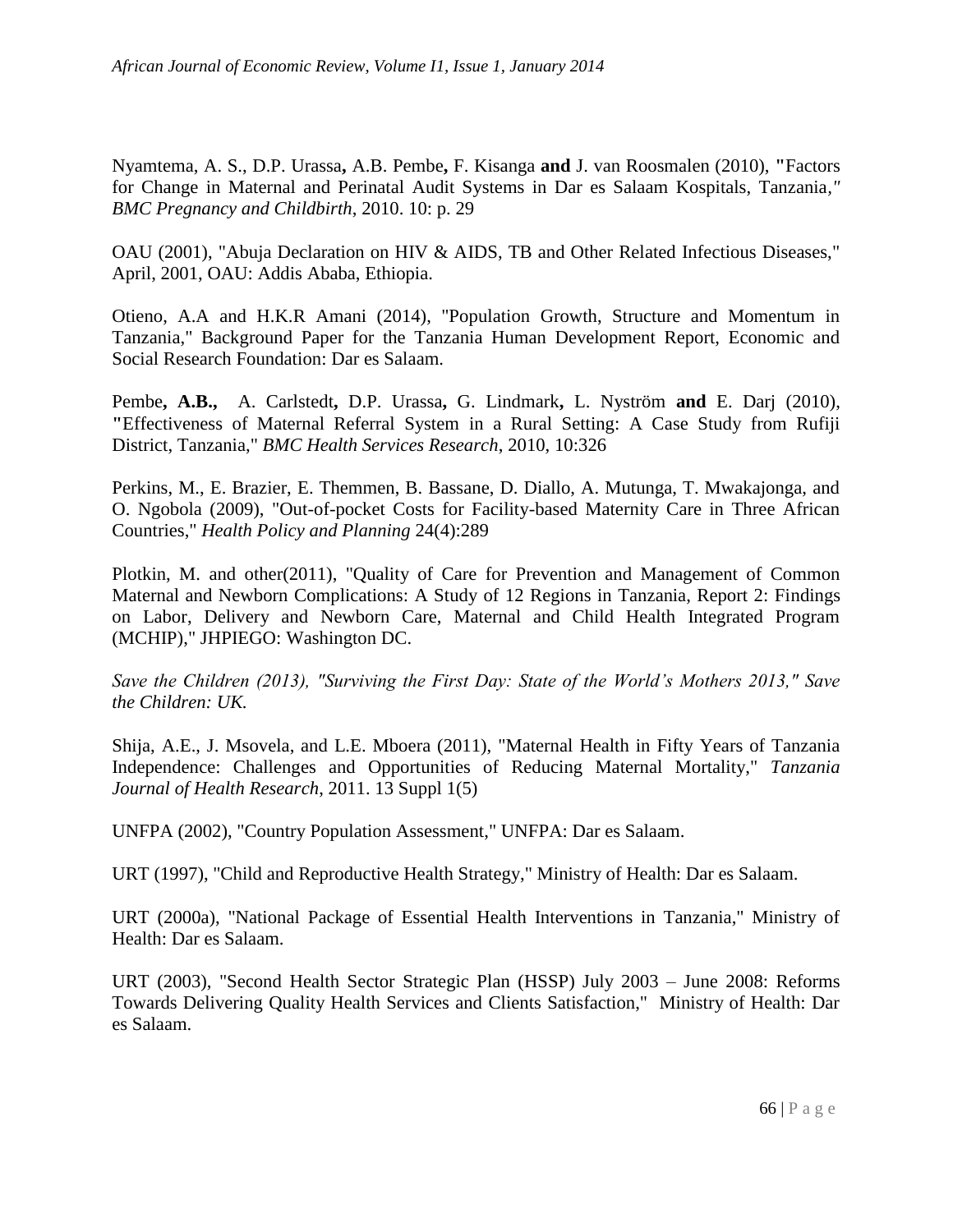URT (2004), "Vulnerability and Resilience to Poverty in Tanzania: Causes, Consequences and Policy Implications, Tanzania Participatory Poverty Assessment (TzPPA) Main Report," Vice President's Office: Dar es Salaam.

URT (2005), "National Strategy for Growth and Reduction of Poverty," Vice President's Office: Dar es Salaam.

URT (2007a), "Comprehensive Council Health Planning Guidelines," MoHSW and Prime Minister's Office-Regional Administration and Local Government (PMO-RALG): Dar es Salaam.

URT (2007b), "Primary Health Services Development Program (PHSDP) 2007 - 2017," MoHSW: Dar es Salaam.

URT (2008a), "The Status of Implementation of Decentralization by Devolution on Mainland Tanzania and the Way Forward," PMO-RALG: Dar es Salaam.

URT (2008b), "The National Road Map Strategic Plan to Accelerate Reduction of Maternal, Newborn, and Child Deaths in Tanzania 2008-2015," MoHSW: Dar es Salaam.

URT (2009a), "Health Sector Public Expenditure Review, 2008/09," MoHSW: Dar es salaam.

URT (2009b), "Health Sector Strategic Plan III – July 2009- June 2015," MoHSW: Dar es Salaam.

URT (2009c), "Health Sector Strategic Plan III – July 2009- June 2015," MoHSW: Dar es Salaam.

URT (2010), "The National Strategy for Growth and Reduction of Poverty," Ministry of Finance and Economic Affairs: Dar es Salaam.

URT (2012), "Tanzania National Health Accounts Year 2009-10 with Sub-Accounts for HIV and AIDS, Malaria, Reproductive, and Child Health," MoHSW: Dar es Salaam.

URT (2013), "Household Budget Survey 2012, Press Release," NBS: Dar es Salaam.

URT, Ifakara Health Institute, National Institute of Medical Research and World Health Organization (2013), "Midterm Analytical Review of Performance of Health Sector Strategic Plan III 2009-2015, Dar es Salaam.

van Hamersveld, K.T., E. den Bakker, A.S. Nyamtema, T. van den Akker, E.H. Mfinanga, M. van Elteren, J. van Roosmalen (2012), "Barriers to Conducting Effective Obstetric Audit in Ifakara: A Qualitative Assessment in an Under-resourced Setting in Tanzania," *Tropical Medicine and International Health,* 2012. 17(5): p. 652-657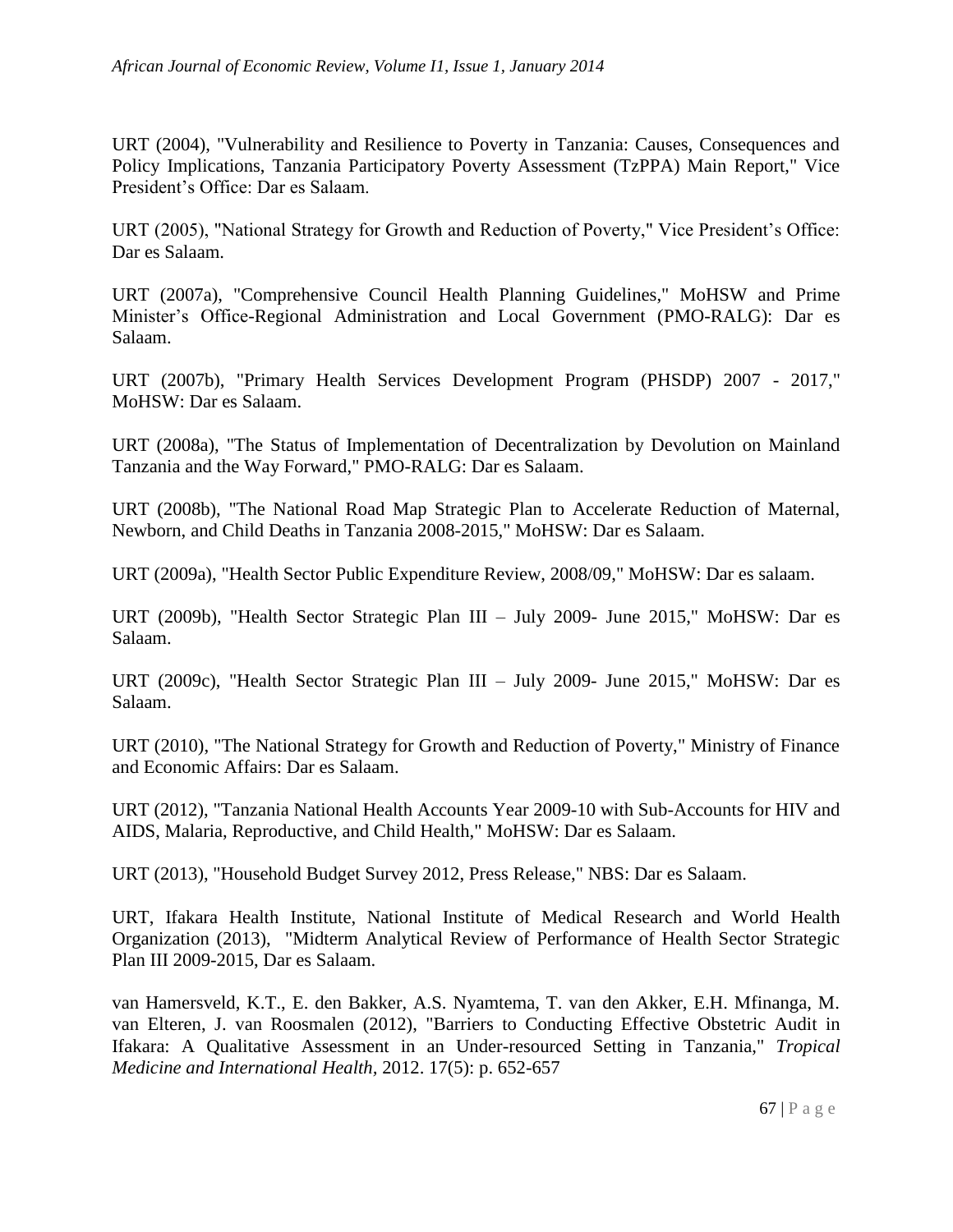WHO and UNICEF (2010), "Countdown to 2015, Decade Report (2000–2010): Taking Stock of Maternal, Newborn and Child Survival," WHO and UNICEF: Washington DC.

Witter S., S. Adjei, M. Armar-Klemsesu, and W. Graham (2009), "Providing Free Maternal Health Care: Ten Lessons from an Evaluation of the National Delivery Exemption Policy in Ghana‖ *Global Health Action* 2.

Women's Dignity (2003), "Faces of Dignity: Seven Stories of Girls and Women with Fistula," Women's Dignity Project: Dar es Salaam.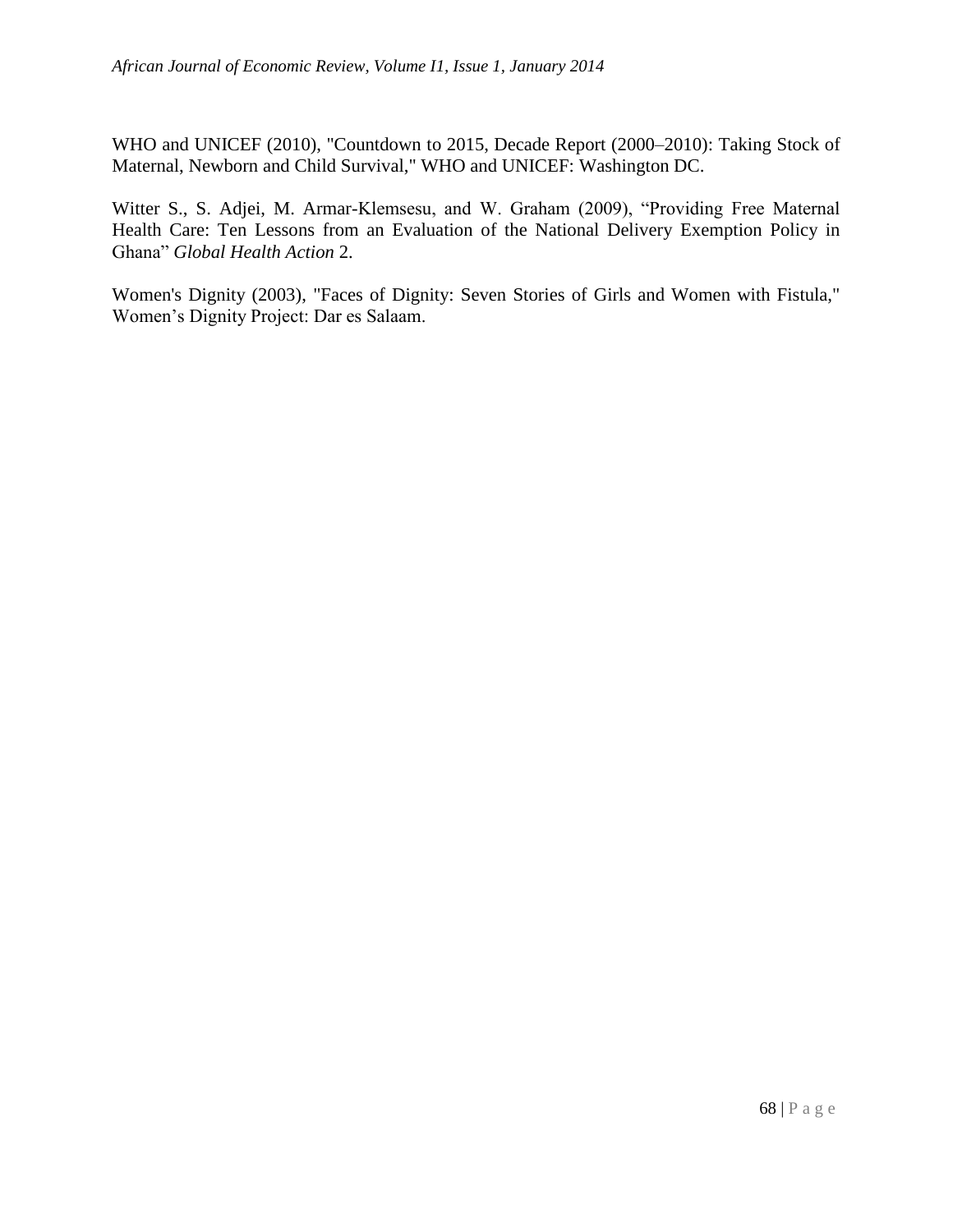| <b>MPWAPWA District Council</b>                                                            | 2005  | 2006 | 2007 | 2008 |
|--------------------------------------------------------------------------------------------|-------|------|------|------|
| 1. Proportion of clients attending for purpose of                                          |       |      |      |      |
| ANC                                                                                        | 80    | 95   | 97   | 95   |
| Delivery                                                                                   | 61    | 67   | 52.6 | 66   |
| Post delivery complication                                                                 | 1.3   | 0.9  |      | 0.9  |
| Post natal care                                                                            | 35    | 45.3 | 91.8 | 50   |
| 2. Proportion of clients receiving family planning by methods                              | 47.5  | 46.4 | 48   | 47   |
| Pills                                                                                      | 22.5  | 80.3 | 32   | 20   |
| <b>IUCD</b>                                                                                |       | 0.02 |      | 3    |
| Injection                                                                                  | 25    | 33   | 63   | 33   |
| Condoms                                                                                    | 2.4   | 2.4  | 2.4  | 5    |
| Natural                                                                                    |       |      |      |      |
| 3. Proportion of women of child bearing age attending for the purpose of immunization (TT) | 11    | 30.9 | 66.5 | 31   |
| 4. Proportion of children under five years with body weight under 60%                      | 2.8   | 2.4  | 3    | 2    |
| 5. Proportion immunized against                                                            |       |      |      |      |
| Measles                                                                                    | 93.6  | 97   |      |      |
| Polio 3                                                                                    | 100.3 | 97   |      |      |
| <b>BCG</b>                                                                                 | 90    | 99   |      |      |
| DPT3                                                                                       | 98.6  | 98   |      |      |
| 5. Proportion of population infected by STD                                                | 2.3   | 2.3  |      | 2.3  |
| 6. Proportion of people reported to have died on HIV & AIDS                                | 27    | 27   | 10.5 | 25   |

**Appendix 1: Councils' Maternal and Child Health Performance Indicators (%)**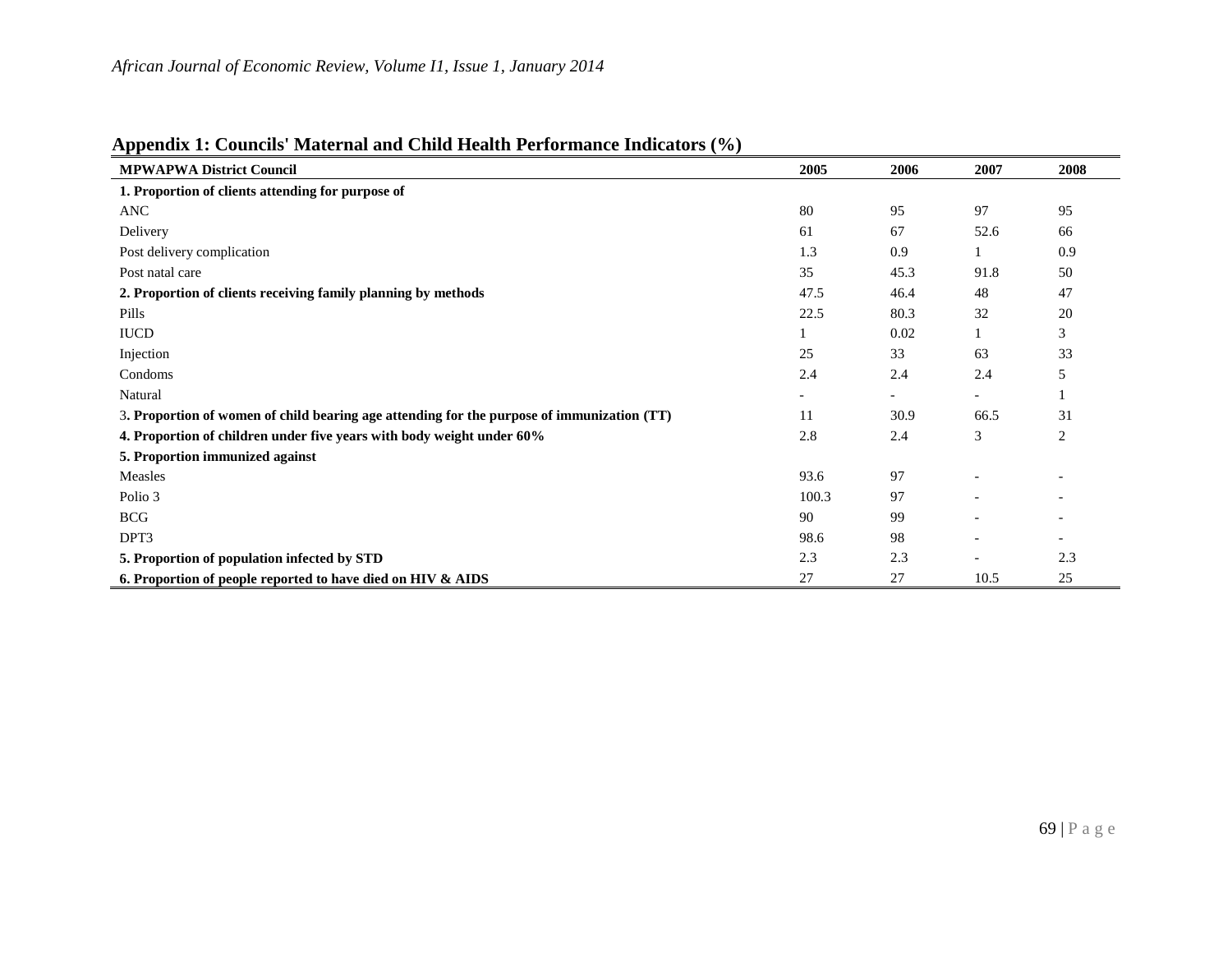| <b>DODOMA Municipal Council</b>                                                            | 2005 | 2006                     | 2007                     | 2008                     |
|--------------------------------------------------------------------------------------------|------|--------------------------|--------------------------|--------------------------|
| 1. Proportion of clients attending for purpose of                                          |      |                          |                          |                          |
| ANC                                                                                        |      | 93                       | 95                       | $\overline{\phantom{0}}$ |
| Delivery                                                                                   |      | 75                       | 89                       | 76                       |
| Post delivery complication                                                                 |      | 0.4                      | 0.3                      | 30                       |
| Post natal care                                                                            |      | 48                       | 62                       | 62                       |
| 2. Proportion of clients receiving family planning by methods                              |      |                          |                          |                          |
| Pills                                                                                      |      | 50                       | 60                       | 52                       |
| <b>IUCD</b>                                                                                |      | $\overline{\phantom{0}}$ | 0.3                      |                          |
| Injection                                                                                  |      | 20                       | 33                       | 30                       |
| Condoms                                                                                    |      | 8                        | 31                       | 8                        |
| Natural                                                                                    |      |                          |                          |                          |
| 3. Proportion of women of child bearing age attending for the purpose of immunization (TT) |      |                          | 71                       | 81                       |
| 4. Proportion of children under five years with body weight under 60%                      |      |                          | 3                        |                          |
| 5. Proportion immunized against                                                            |      |                          |                          |                          |
| Measles                                                                                    |      | 95                       | 96                       | 91                       |
| Polio 3                                                                                    |      | 94                       | 96                       | 86                       |
| <b>BCG</b>                                                                                 |      | 96                       | 97                       | 100                      |
| DPT3                                                                                       |      | 94                       | 96                       | 86                       |
| 5. Proportion of population infected by STD                                                |      | 2.4                      | 0.8                      | 0.6                      |
| 6. Proportion of people reported to have died on HIV & AIDS                                |      | 23                       | $\overline{\phantom{a}}$ | 6.7                      |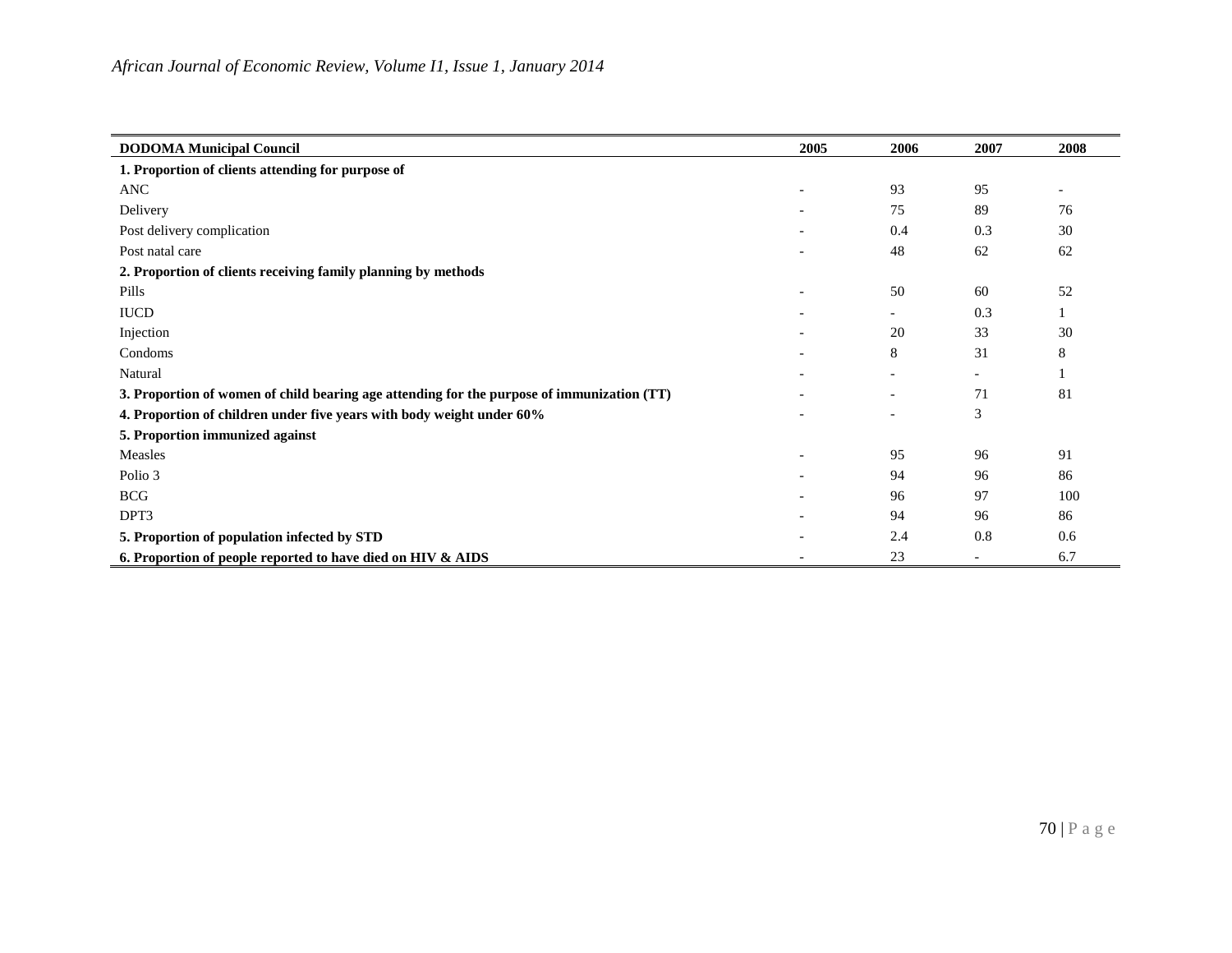| <b>BAHI District Council</b>                                                               | 2005 | 2006                     | 2007                         | 2008                     |
|--------------------------------------------------------------------------------------------|------|--------------------------|------------------------------|--------------------------|
| 1. Proportion of clients attending for purpose of                                          |      |                          |                              |                          |
| ANC                                                                                        |      | 97.9                     | 99                           | 99.6                     |
| Delivery                                                                                   |      | 77                       | 75                           | 85                       |
| Post delivery complication                                                                 |      |                          | $\overline{\phantom{a}}$     | ۰                        |
| Post natal care                                                                            |      |                          |                              |                          |
| 2. Proportion of clients receiving family planning by methods                              |      | 51.5                     | 40.5                         | 55                       |
| Pills                                                                                      |      |                          |                              | $\overline{\phantom{0}}$ |
| <b>IUCD</b>                                                                                |      | $\overline{\phantom{a}}$ |                              |                          |
| Injection                                                                                  |      | $\overline{\phantom{a}}$ | $\qquad \qquad \blacksquare$ | $\overline{\phantom{a}}$ |
| Condoms                                                                                    |      |                          |                              |                          |
| Natural                                                                                    |      | $\overline{\phantom{0}}$ | -                            | $\overline{\phantom{a}}$ |
| 3. Proportion of women of child bearing age attending for the purpose of immunization (TT) |      | 98                       | 99                           | 98                       |
| 4. Proportion of children under five years with body weight under 60%                      |      |                          | $\overline{\phantom{0}}$     | $\overline{\phantom{a}}$ |
| 5. Proportion immunized against                                                            |      |                          |                              |                          |
| Measles                                                                                    |      | 97.5                     | 97                           | 98.6                     |
| Polio 3                                                                                    |      | 97.5                     | 97                           | 98                       |
| <b>BCG</b>                                                                                 |      | 99.5                     | 99.5                         | 99.5                     |
| DPT3                                                                                       |      | 97.5                     | 98                           | 99.3                     |
| 5. Proportion of population infected by STD                                                |      |                          |                              |                          |
| 6. Proportion of people reported to have died on HIV & AIDS                                |      |                          |                              |                          |